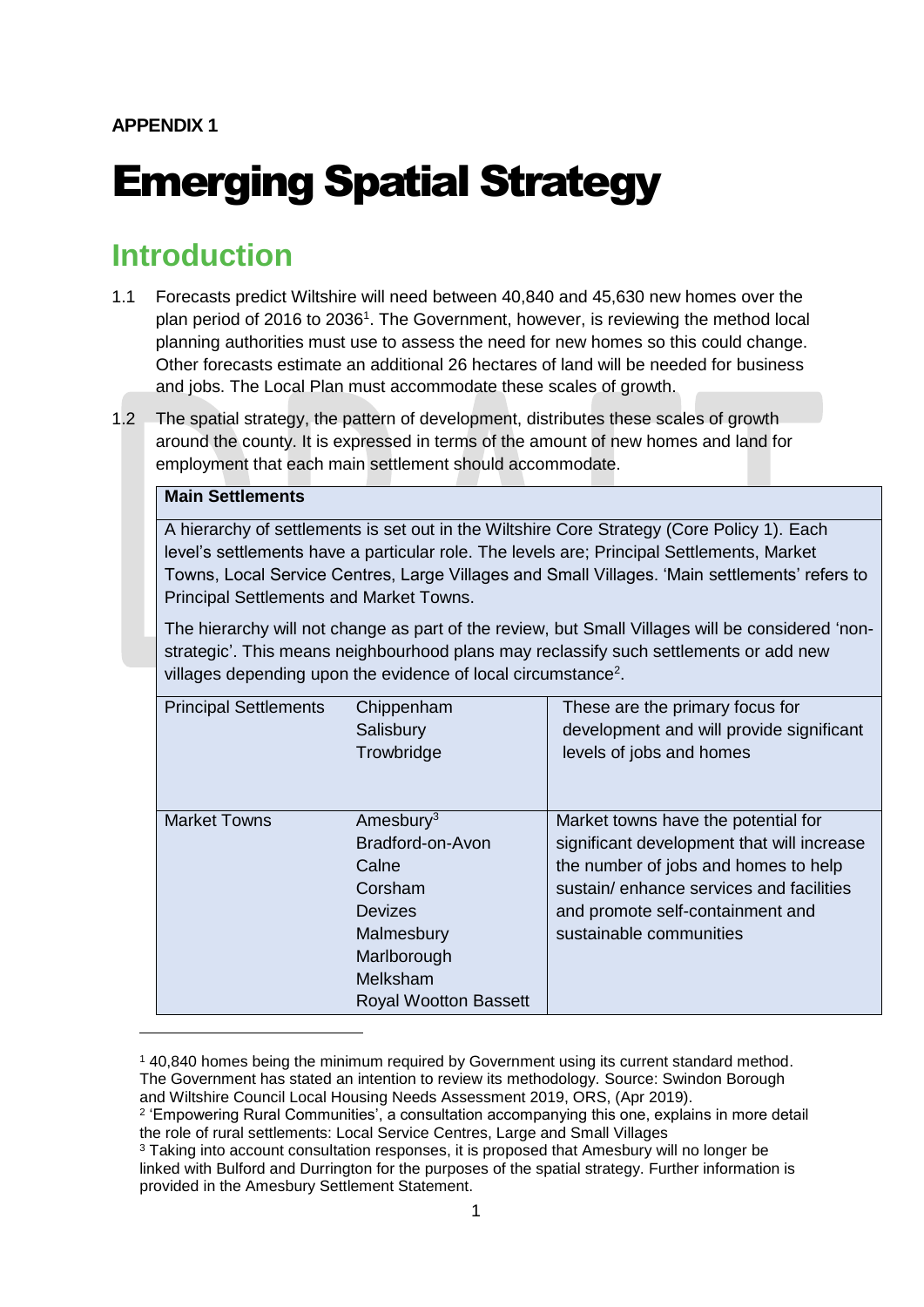| Tidworth and |  |
|--------------|--|
| Ludgershall  |  |
| Warminster   |  |
| Westbury     |  |

- 1.3 Outside of the main settlements, the focus will continue to be on protecting the countryside and only development that can meet local needs. A separate paper ('Empowering Rural Communities') looks at how schemes to meet local needs can be built more easily and what should be planned for at rural settlements.
- 1.4 Creating one or more new settlements has also been considered, specifically for the Chippenham and Salisbury areas, which are discussed later in this document.

# **Growth and climate change**

2.1 Addressing climate change is already a Local Plan objective<sup>4</sup>. A sustainable pattern of development and how growth is distributed appropriately continues to be an important means to help address climate change. The aim is to focus growth on the main settlements and the largest of these, Chippenham, Salisbury and Trowbridge, in particular. The box below outlines some of the positive outcomes that can be achieved.

#### **Climate change outcomes**

-

Focusing new development within the County's main settlements reduces carbon in different ways. It will:

- make best use of existing infrastructure, such as energy networks, public buildings, services and local transport networks, reducing the need for additional infrastructure that would create more carbon;
- better support existing businesses by growing local spending and supply chains. In particular, it can help each town centre to continue serving its local community:
- reduce the need to travel, and travel by the private car in particular, by providing jobs, facilities and services locally and support active means of travel such as walking and cycling; and
- provide opportunities on a scale to design new neighbourhoods for renewable energy supply, alternatives to the private car and more energy efficient new buildings - opportunities that are likely to be more difficult to realise in rural areas.

<sup>4</sup> Wiltshire Core Strategy (2015) Strategic Objective 2: Addressing Climate Change. The policies of the current Core Strategy that seek to achieve Strategic Objective 2 tackle various themes including: renewable energy generation, improving the energy performance of new buildings, sustainable construction, tackling flood risk, delivering green infrastructure and sustainable transport. These themes and initiatives to tackle climate change will be reviewed and incorporated into the new Local Plan..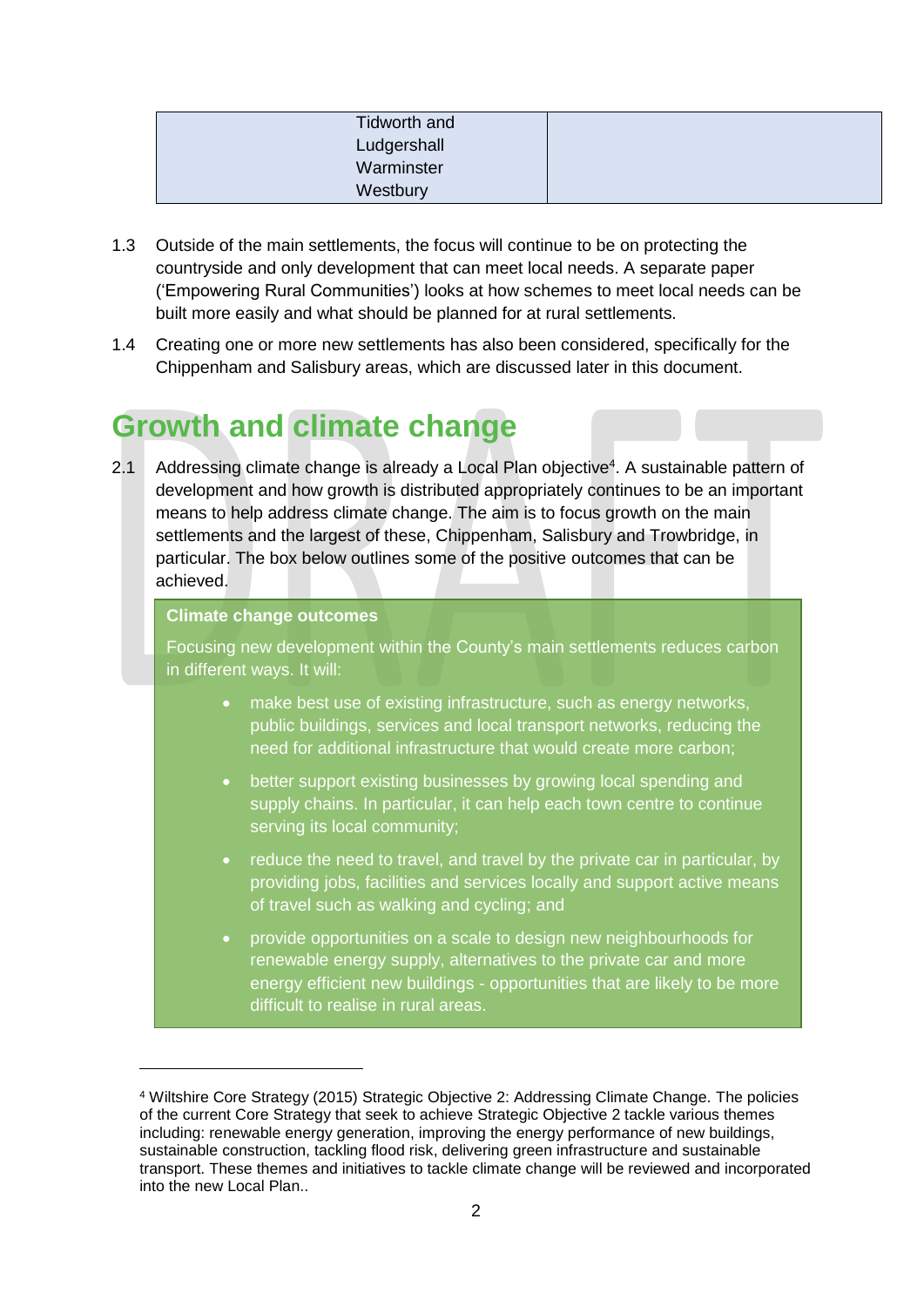2.2 A large proportion of Wiltshire residents live in the countryside and smaller rural settlements. On a smaller scale, growth to meet local needs can also facilitate carbon reduction in similar if more modest ways. Rural settlements can provide several vital everyday local services. Affordable homes are needed for local people and planning must help support rural jobs. With much smaller scales of development, by supporting initiatives to meet local needs, maintaining the role of villages also helps to deliver a sustainable pattern of development.

In February 2019 the Council resolved to acknowledge a climate emergency and to seek to make the county carbon neutral by 2030. A Climate Emergency Task Group was set up to gather evidence and come up with recommendations on achieving net zero. A commitment was also made to make the council carbon neutral by 2030.

A new climate strategy is being prepared to enable the Council to meet these commitments, but carbon reduction is already an integral theme of the Local Plan.

2.3 The Local Plan Review will play a key role in helping to deliver not only the Council's carbon reduction aspiration, but also achieving compliance with legislation and national planning policy expectations regarding climate change.

# **Delivering the spatial strategy**

- 2.4 The spatial strategy focuses on the different long-term roles of settlements and apportions growth accordingly. An implication of growth is the loss of countryside to new development as settlements expand. But maximising development that re-uses previously developed land and limits the loss of countryside wherever possible remains a priority.
- 2.5 COVID-19 is having serious economic impacts. It is also changing the way we look at our surroundings, changing our behaviour and, longer term, how we manage our environment.
- 2.6 The impacts of COVID-19 are renewing our attention on how well our existing urban areas function. There are immediate lessons for designing space for recreation and exercise and creating the right environment to encourage people to walk and cycle. Other impacts may be less obvious or are uncertain.
- 2.7 The role of town centres as places to buy and sell goods has been challenged increasingly by the rise of online retailing and online services over recent years. The impact of COVID-19, in terms of lockdown and temporary special measures, has exacerbated this trend. And yet, the demand for goods and services has not diminished<sup>5</sup>.

<sup>&</sup>lt;sup>5</sup> The Council has commissioned a Town Centre and Retail Study. It is clear from this work that Wiltshire's town centres remain largely vibrant but are needing to evolve and adapt to changing retail habits and this is largely due to the impact of COVID-19. Looking ahead, policies for retail, town centres and district/local centres will need to be flexible and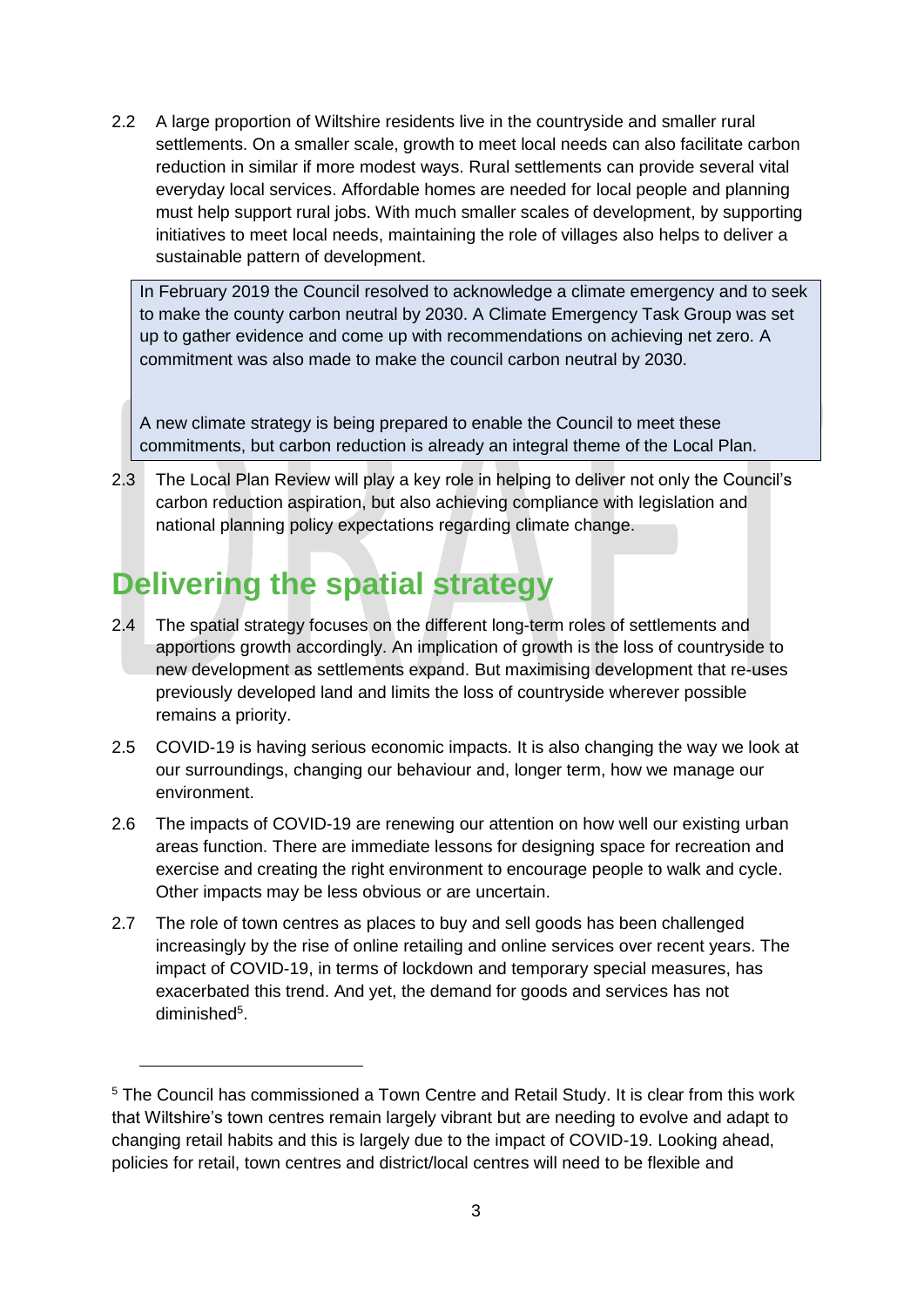- 2.8 The impact of COVID-19 is also likely to increase home working permanently, reducing net out commuting to other settlements and boosting local demand for many goods and services. This may create opportunities to reconsider how we use town centres.
- 2.9 A distribution of growth needs to be delivered with these and other factors in mind to ensure each community has an appropriate planning framework.
- 2.10 The Local Plan Review sets the strategic context for neighbourhood planning. It has its most direct relationships with neighbourhood plans for main settlements – since they are the focus for growth. This will require closer working between the Council and Town Councils to support the preparation of each authority's plans. A set of 'place shaping priorities' will guide how and where development will take place and what distinct priorities there are to manage change in the local environment. They will be agreed with the relevant Town and Parish Councils.
- 2.11 The Local Plan Review is required to set housing requirements for the plan period for each main settlement's area designation for neighbourhood planning. As land within main settlements is mostly built up, a requirement translates to a brownfield target. A target helps to maximise these opportunities and can reduce pressures to build on greenfield land.
- 2.12 For those neighbourhood plans at main settlements being reviewed or prepared in tandem with the Local Plan Review, it may be possible to reduce the amount of greenfield land we need to plan for. Future neighbourhood plans and reviews can reduce the amount of greenfield land needed in the next review of the Local Plan.
- 2.13 From the scales of growth at each settlement set in the spatial strategy, planning policies and proposals will be developed following these principles:

responsive to market signals. In addition, with the changes to permitted development rights and the Use Classes Order, it is likely that town centres may well be appropriate for a range of uses, including residential, leisure and education, as well as pop-up markets to increase footfall and thereby sustain a long-term role for the traditional high street.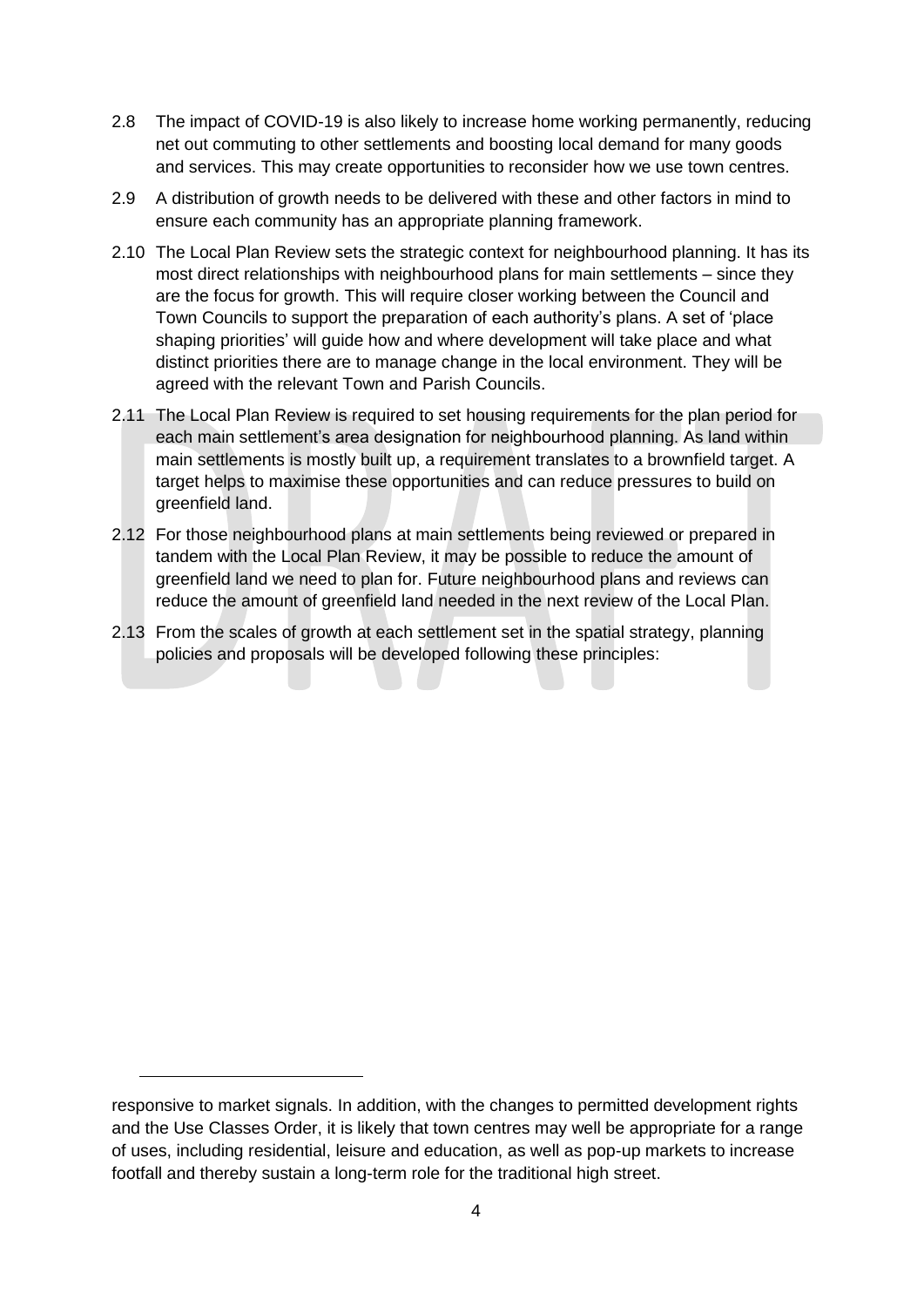#### **Delivery Principles**

- 1. Each main settlement will have a set of 'place shaping priorities' to guide how and where development will take place and what distinct priorities there may be to manage change in the local environment. They will be agreed between the Council and the relevant Town and Parish Councils.
- 2. To maximise the use of previously developed land and support urban renewal where needed, each of the main settlements will have a target amount of new homes that will need to be planned for within its urban area.
- 3. The Council will allocate land for development through the Local Plan where it is necessary to do so. It will be necessary to do so to ensure the scale of the County's housing and employment needs are met and to ensure a supply of deliverable land. It will also do so where there are large or complex sites or where land for greenfield development crosses the boundaries of neighbourhood plans or into rural parishes that adjoin an urban area.
- 4. To support the Local Plan, each community will be encouraged to determine themselves where additional development takes place by the preparation of a neighbourhood plan. A task for all neighbourhood plans will be to help manage the use of brownfield land for new uses and for additional homes
- 5. Where there are large greenfield sites, the Council may phase their construction to ensure a priority is maintained on brownfield land and to ensure the coordination of all the infrastructure necessary to support such growth.

# **Formulating the spatial strategy**

#### **Housing Market Areas**

2.14 The Council has tested different distributions of growth to see which are best. To do so, the County has been subdivided into four different Housing Market Areas (HMAs). They are shown below: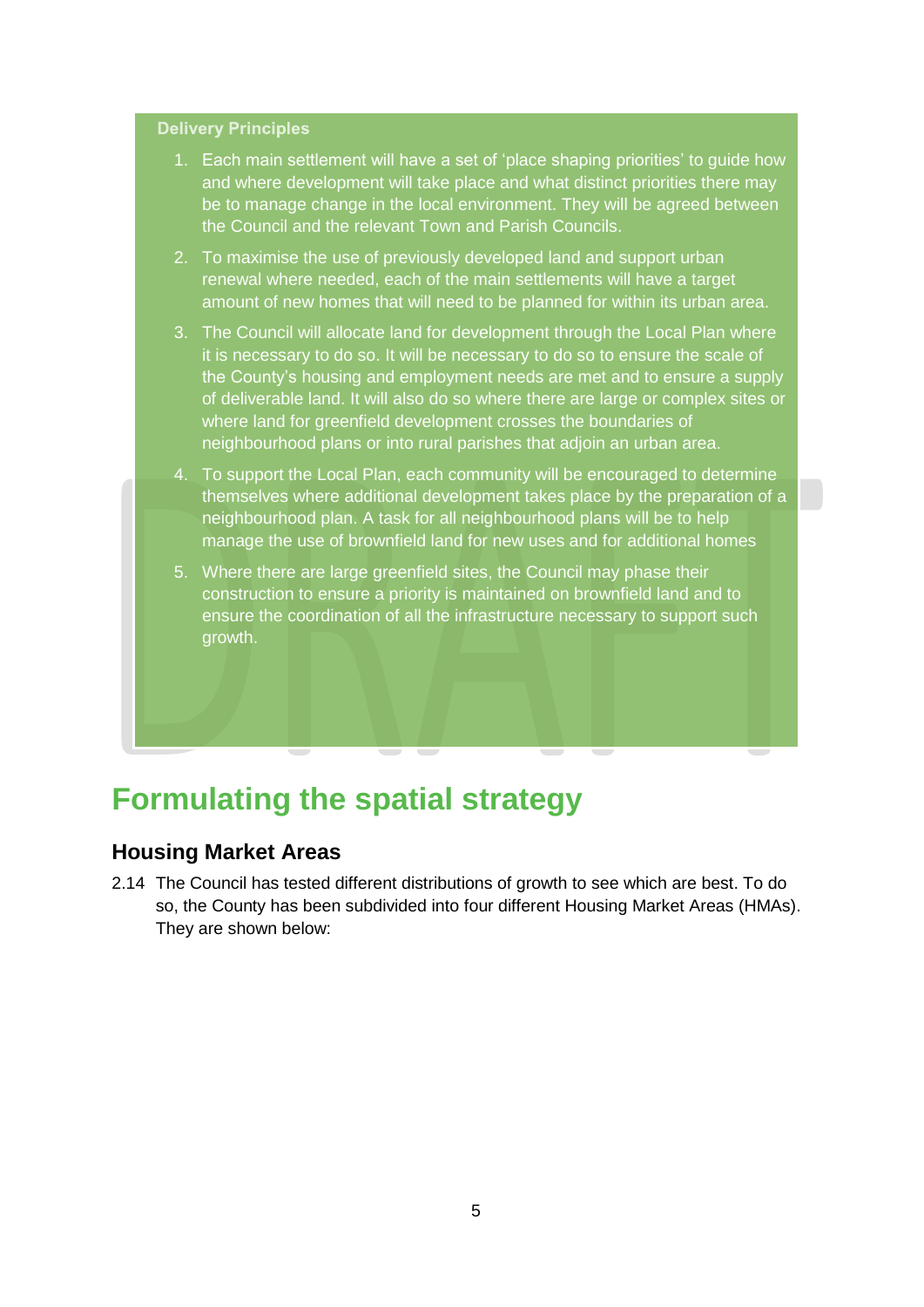

- 2.15 HMAs are areas within which the majority of the local population live and work, where the majority of home moves take place and where there is a common range of private sector rents.
- 2.16 Needs vary around the County. There would not be a sustainable pattern of development if most building took place in the south of the county but most need was in the north.
- 2.17 Housing need has been calculated in two ways, providing a minimum and a higher figure. The lower figure in the range of housing need assessed by the Council represents the minimum that results from using a national standard method (Standard Method). A Local Housing Need Assessment (LHNA) of new homes needed takes account of longer term migration and economic forecasts and produces the upper range result. This takes into consideration where there is the need to provide homes to support jobs and avoid net in-commuting. An upper figure would also be the basis of building in contingency. The housing need for each of the housing market areas using both the lower and upper figures are as follows: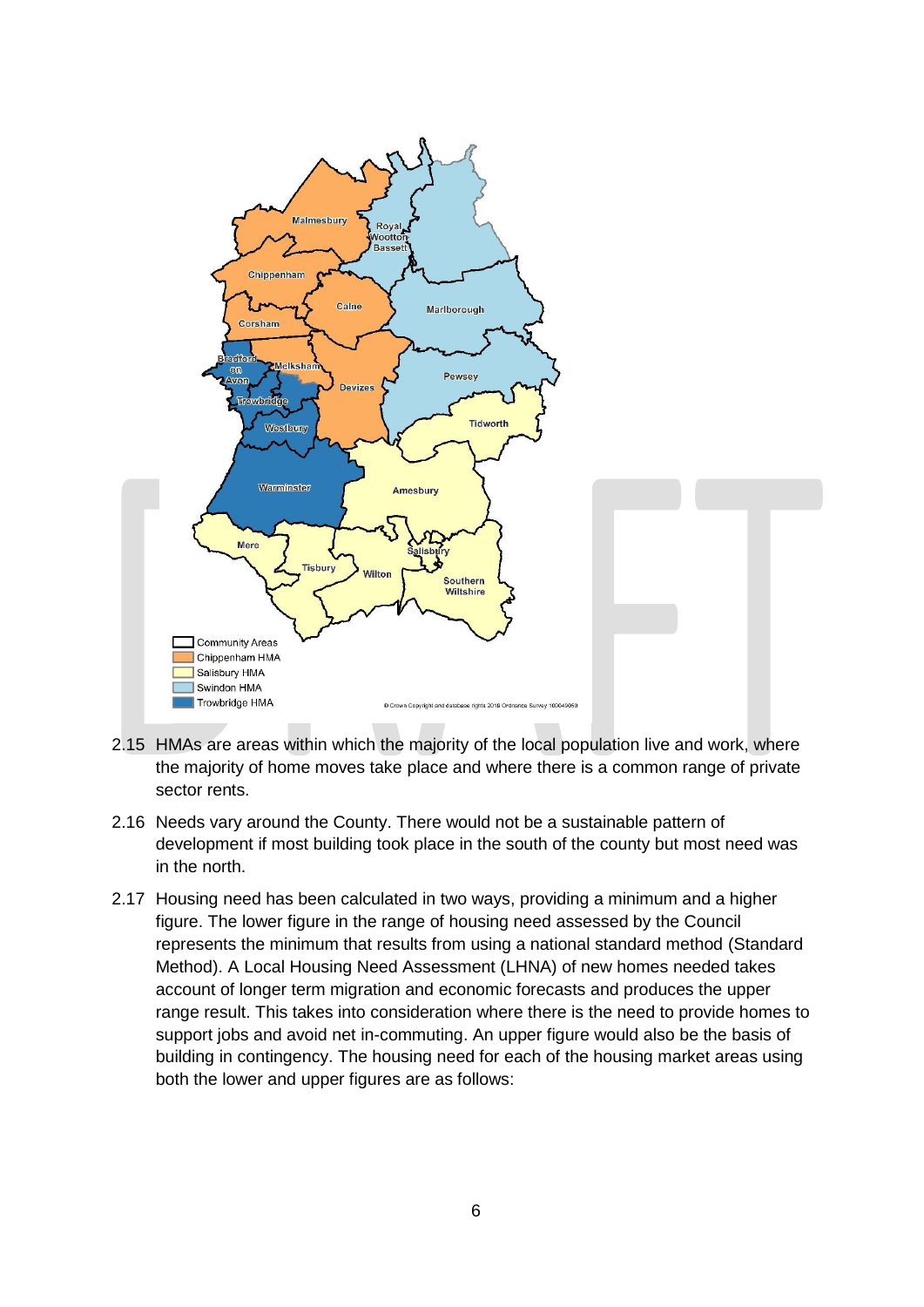| <b>Housing market area</b>      | <b>Standard Method</b><br>(Additional dwellings<br>2016-2036) | <b>Local Housing Need</b><br><b>Assessment</b><br>(Additional dwellings 2016-<br>2036) |
|---------------------------------|---------------------------------------------------------------|----------------------------------------------------------------------------------------|
| Chippenham                      | 17,410                                                        | 20,400                                                                                 |
| Salisbury                       | 10,470                                                        | 10,975                                                                                 |
| Swindon (the Wiltshire<br>part) | 2,935                                                         | 3,255                                                                                  |
| Trowbridge                      | 10,020                                                        | 11,000                                                                                 |

2.18 Studies of employment needs for the plan period resulted in a forecast requirement to plan for an additional 26ha of land for business<sup>6</sup>. There already is a large supply of land available to meet business needs across the County. Based on the same housing market areas, the need for additional land is as distributed as follows (this is the same for both lower and higher options):

| <b>Housing market area</b>   | <b>Employment Land Requirements</b> |
|------------------------------|-------------------------------------|
|                              | (Hectares 2016-2036)                |
| Chippenham                   | 9                                   |
| Salisbury                    | 10                                  |
| Swindon (the Wiltshire part) | 6                                   |
| Trowbridge                   |                                     |

## **Alternative Development Strategies**

- 2.19 As a review of the Wiltshire Core Strategy, the starting point for the Local Plan is to continue the current distribution of growth within each of the four HMAs and then look at where changes may be needed. Envisaging what effects there may be from taking forward the current strategy, the Council has examined:
	- the risks of unacceptable environmental impacts;
	- comparisons with social and economic factors (such as employment projections); and
	- deliverability.

-

2.20 The results of earlier public consultation also help to highlight where alternatives may need to be considered, in terms of new issues and opportunities. Possible alternatives are also influenced by the capacity of local infrastructure and what is necessary to

<sup>6</sup> The Swindon and Wiltshire Functional Economic Market Assessment, Hardisty Jones Associates, identified functional market areas within the two authorities and forecast employment land needs. An Employment Land Review, Hardisty Jones Associates, reviewed the existing supply of land and premises.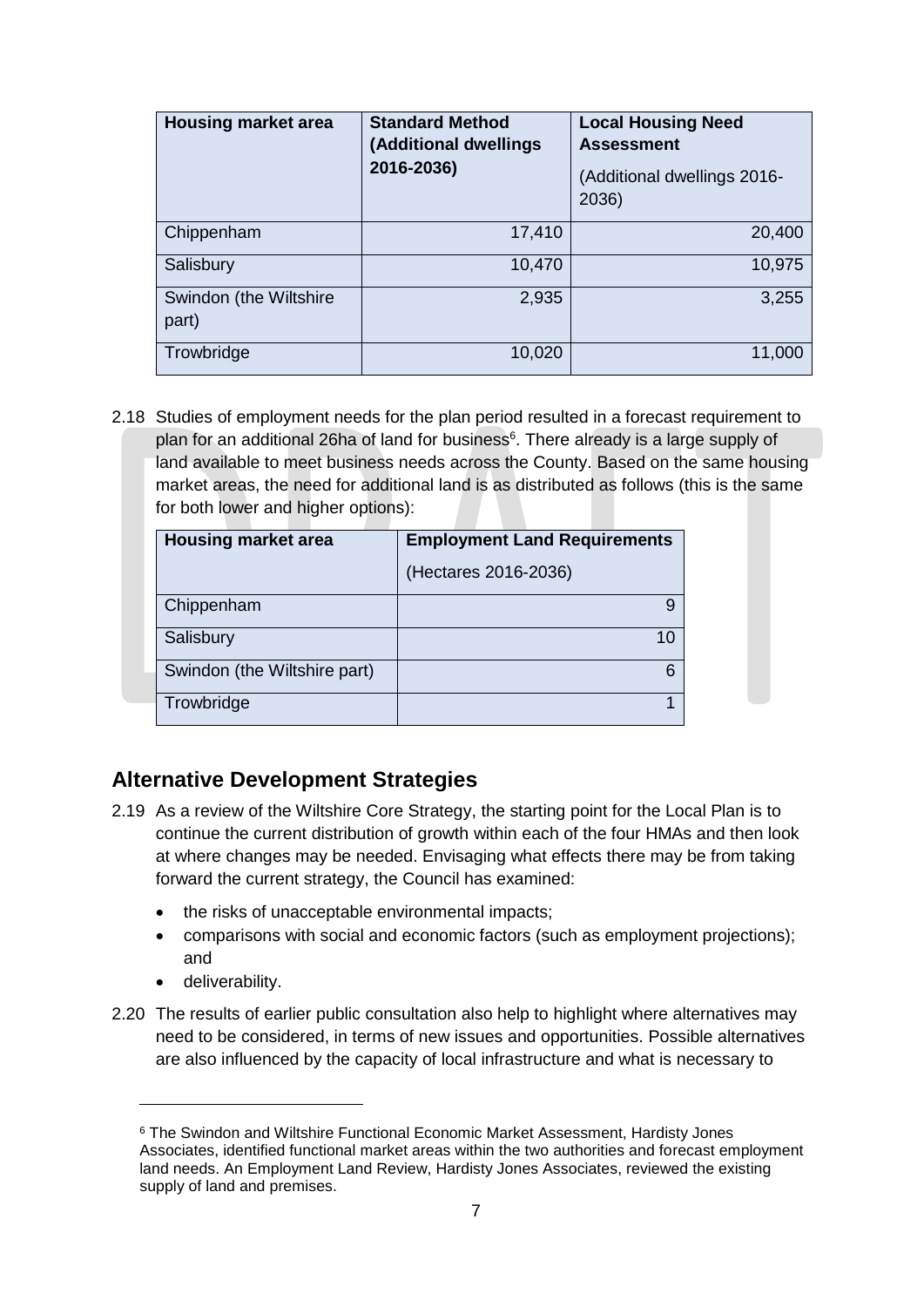support new development. For example, in relation to Chippenham, transport was raised frequently as a topic, generally as a constraint to growth, pointing to the need for investment in infrastructure alongside delivery of homes and jobs. Poor air quality was seen as an issue and a constraint for Devizes and other settlements.

2.21 The Council developed and then tested at least three alternative development strategies for each housing market area. The process of formulating these alterative development strategies is explained in full in a series of separate documents<sup>7</sup>.

## **Sustainability Appraisal**

- 2.22 This is a legal requirement for all development plans. It helps to determine which alternatives perform best in sustainability terms and helps inform strategy formulation.
- 2.23 The alternative development strategies were assessed and compared using sustainability appraisal, both at the lower end of the range (Standard Method) and higher (Local Housing Needs Assessment).
- 2.24 A separate interim sustainability appraisal document reports the results in detail and the spatial strategy that has emerged is informed by this process<sup>8</sup>. The sustainability appraisal assessment of the alternative development strategies concludes that there are no adverse effects of such significance that would prevent the higher figure being progressed<sup>9</sup>. A higher level would be more robust when planning for the longer term and does more to meet national and local needs for more homes. This higher level has therefore been taken forward as the basis for further work developing the spatial strategy.

# **Emerging Spatial Strategy**

#### **Introduction**

- 3.1 The alternative development strategies tested for each housing market area are summarised below. There then follows the main findings of comparing them using sustainability appraisal. This leads to conclusions on the most appropriate scales of growth at each main settlement and the rural area. A short assessment is provided of whether these conclusions support climate change outcomes. Based on this discussion, an emerging strategy is summarised alongside how it might be taken forward using the delivery principles described above.
- 3.2 The method and therefore the results of strategy formulation revolve around high level judgements about long term growth. The obvious question and a central one for this consultation is whether those judgements are appropriate and reasonable. This in turn is influenced a lot by more detailed consideration of where and in what form growth might take shape and how it might help meet each community's local, place shaping priorities. This document therefore needs to be read alongside the 'settlement

<sup>7</sup> Document referend to be inserted

<sup>8</sup> Document reference to be inserted

<sup>&</sup>lt;sup>9</sup> For the higher growth strategies, there may be more significant adverse environmental impacts at certain more constrained settlements. The slightly higher level of growth at those settlements is still relatively modest such that mitigation measures would sufficiently reduce any adverse effects.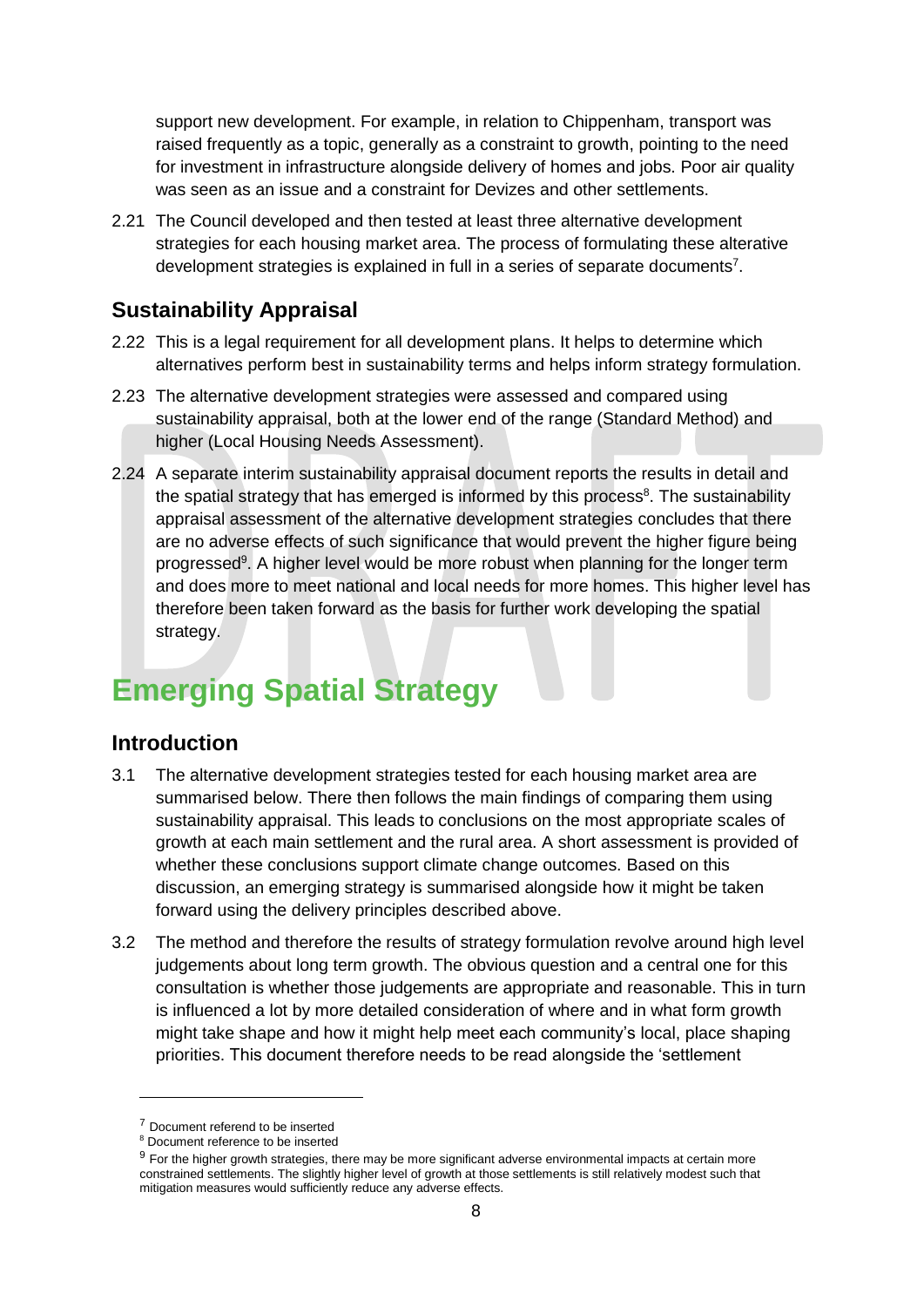statements' that pick up those more detailed aspects for each main settlement; what are the priorities for the future and what are the choices for the location and form growth might take? In short, the top down meets the bottom up and each influences the other.

- 3.3 The great majority of growth is proposed at the County's three Principal Settlements. This continues the approach of the current Wiltshire Core Strategy. As their position is so central, to examine whether this remains appropriate and feasible, settlement statements for Chippenham, Salisbury and Trowbridge specify preferred sites for where development may take place.
- 3.4 At Market Towns, preferred sites have not been selected. Instead, their settlement statements present sites considered to be the reasonable alternatives at each place. Views are invited on the most appropriate to allocate. Generally, only a small number of sites will need to be allocated. They may be selected by local communities if they are progressing or reviewing a neighbourhood plan. In other places, it will be the role of the Local Plan Review. (See the 'delivery principles' above)
- 3.5 The spatial strategy is expressed in terms of the amount of new homes and land for employment that each main settlement and rural part of a Housing Market Area should accommodate over the plan period, 2016 to 2036.
- 3.6 The rural part of the strategy, and the role of rural settlements, is discussed in some more detail in an accompanying consultation document 'Empowering Rural Communities'.

#### **Additional homes 2016-2036**

- 3.7 Alongside the number of new homes presented in the spatial strategy, figures are provided on the:
	- (i) 'Residual requirement' how many new homes are left to be planned for once completions and commitments have been taken off the overall requirement;
	- (ii) Current scale of growth planned in the Wiltshire Core Strategy (2006 to 2026), which is provided as a benchmark; and a
	- $(iii)$  'Brownfield target' a separate indicative target for the number of new homes to be met from previously developed land

#### **Brownfield development**

- 3.8 Following the delivery principles set out above, the strategy includes a possible brownfield target for each settlement; an indicative number of new homes to be built over the period 2021-2031 using previously developed land, which will form the basis for a housing requirement for neighbourhood plans<sup>10</sup>.
- 3.9 The brownfield target is derived from a 'windfall' allowance for Wiltshire used in the housing land supply. This represents anticipated future delivery from brownfield sites which are not allocated in the development plan (in accordance with the NPPF). It is calculated using a long-term assessment of the rate at which this type of development has come forward in Wiltshire. Although, a minor contribution is made by small

<sup>10</sup> Paragraph 65, NPPF, MHCLG (Feb 2019)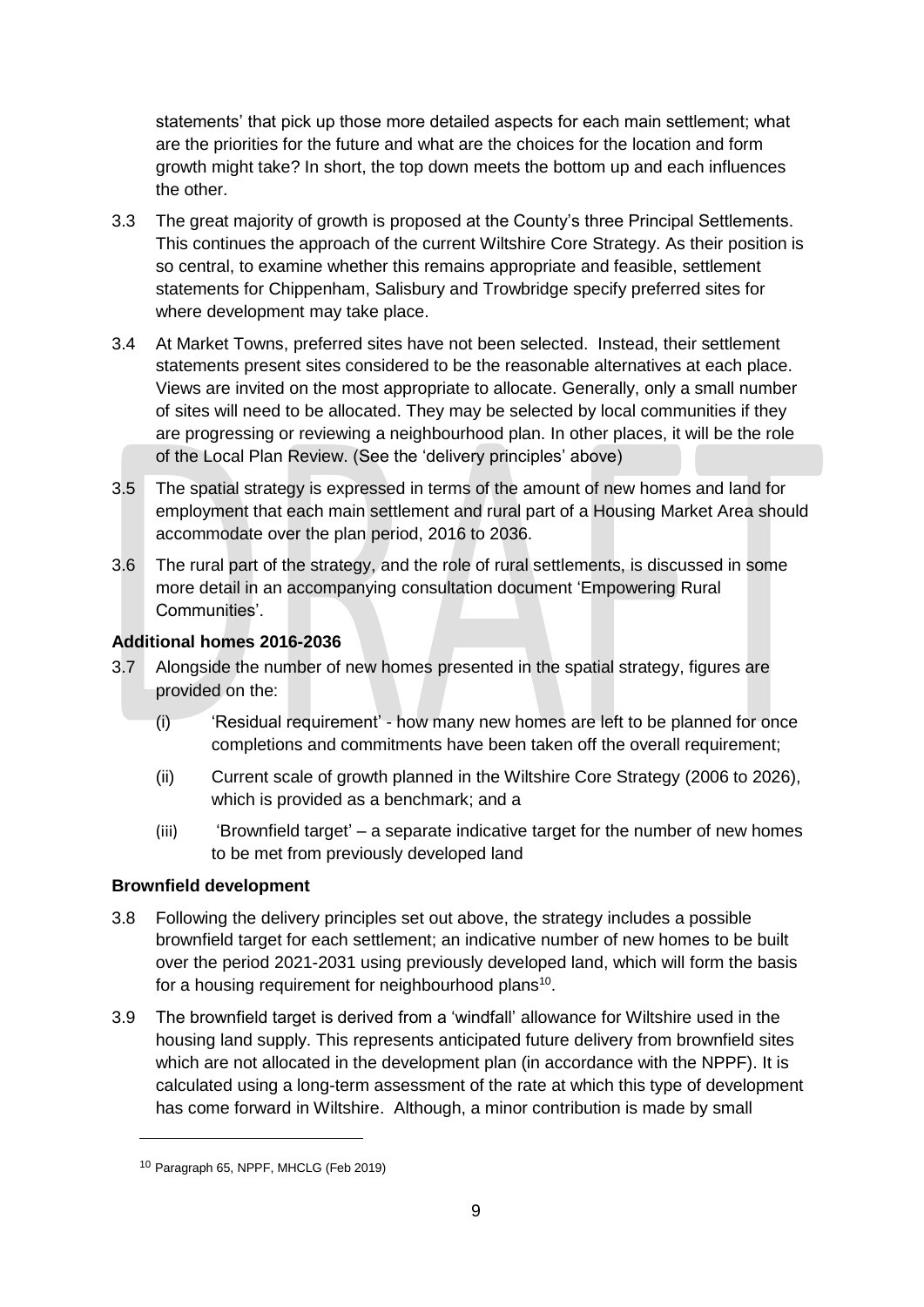

'windfall' sites which tends to remain consistent over the years, large sites<sup>11</sup> are more infrequent and can be much harder to predict. An example is Salisbury below:

- 3.10 The graph shows marked differences from year to year. Development plans cannot be expected to identify all the land necessary to meet each target at the outset. It is important to recognise that sustaining this overall contribution from brownfield land is a target and not a requirement. An approach needs to be flexible and correspond with the fluctuations in supply. Successive reviews of plans can work together towards maximising the potential.
- 3.11 The Local Plan may therefore set a brownfield target for the next ten years of the plan period 2021-2031 for each main settlement<sup>12</sup> not the whole plan period. The next review of the Local Plan can review a target for the remainder of the plan period to 2036.
- 3.12 The amount of greenfield land needing to be identified for development will depend upon the brownfield land that can be relied upon, which is land identified in neighbourhood plans or other allocations and planning permissions. It is not possible to assume each target will be met and just a target amount cannot count toward the land we need to plan for. Indeed, a target, on paper, could exceed the number of new homes remaining to be planned for, but without certainty as to its deliverability it cannot be counted upon.
- 3.13 National planning policy has a particular emphasis upon 'deliverable housing sites<sup>13'</sup>. The Council is required to identify and sustain a constant supply of deliverable land for housing development throughout the plan period. The more definite opportunities there are identified on brownfield land, the larger will be a supply of deliverable housing

<sup>11</sup> These are sites of ten or more net dwellings

 $12$  This target will be the neighbourhood plan area designation housing requirement <sup>13</sup> See the glossary of terms in NPPF, MHCLG (Feb 2019). To be considered deliverable, sites for housing should be available now, offer a suitable location for development now, and be achievable with a realistic prospect that housing will be delivered on the site within five years.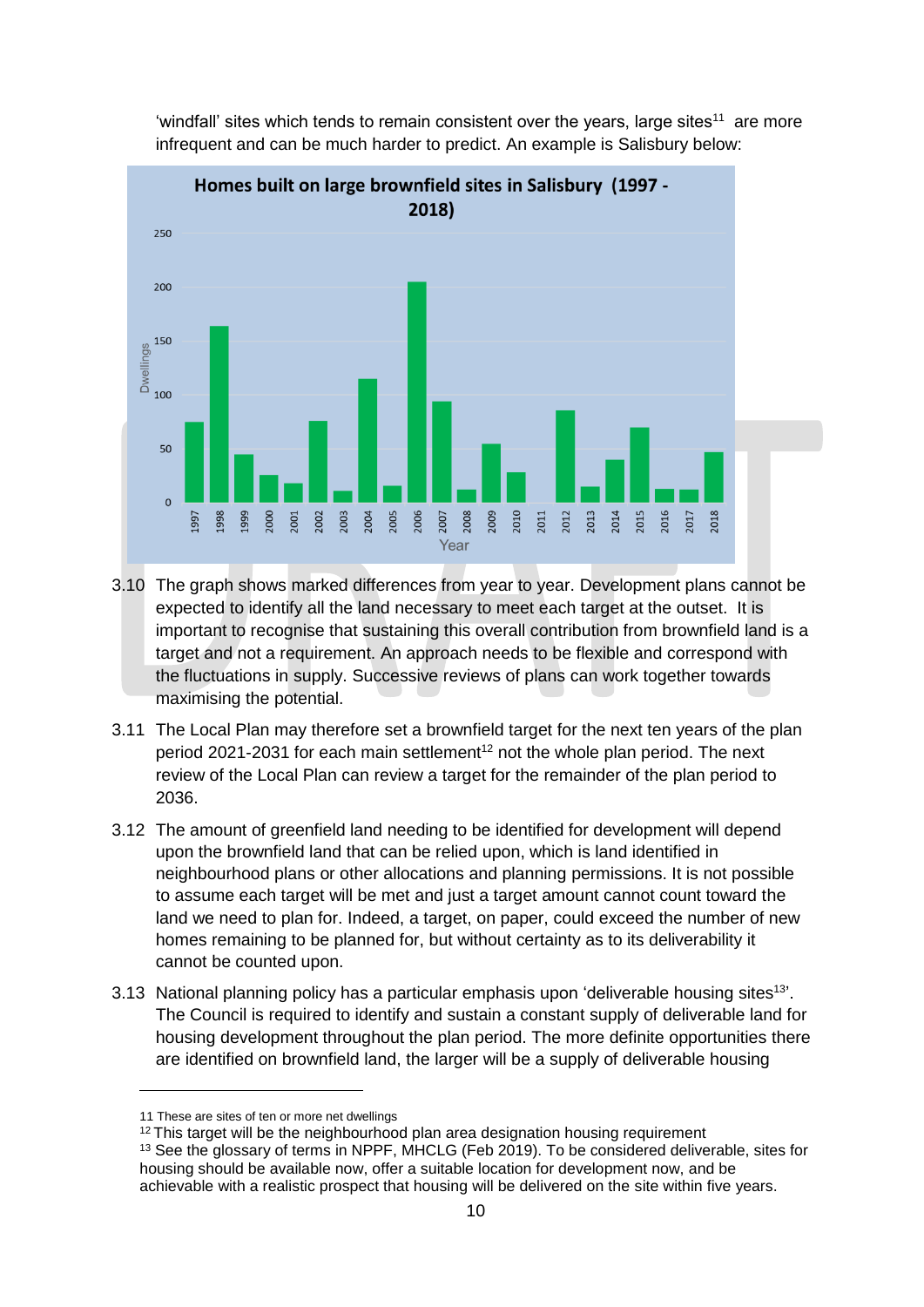sites. As a source of supply, opportunities identified on brownfield sites, offer a wider choice of homes, but, importantly, they are a contingency that boosts the supply of deliverable housing sites; part of the supply of deliverable land the Council is required to maintain. The local community, landowners and developers, and in particular neighbourhood planning, all have a central role to play in identifying these.

3.14 Appendix One describes the purpose of the proposed brownfield land targets in more detail and views are invited on the approach.

#### **Residual requirement**

- 3.15 A 'residual requirement' is the amount of new homes that still need to be planned for at each main settlement and in the rural area of each HMA once new homes built, planning permissions and other commitments have been taken off. Planning permissions that have been granted but have not yet been built can be deducted from the overall requirement. Similarly, land is already allocated in current local and neighbourhood plans, and this contribution is also deducted. The spatial strategy also covers the period commencing in 2016, so a number of homes have already been built. They too can be deducted. The result is the residual requirement, and this helps us understand how many additional new homes on greenfield sites we should aim to plan for.
- 3.16 Again, it is important to note that the brownfield housing target has not been deducted. Homes from previously developed land ideally should be identified by having planning permission or by being allocated in a plan.

#### **Additional employment land 2016 -2036**

- 3.17 The Wiltshire Core Strategy identified and allocated a significant supply of land for employment needs. The scale of supply far exceeded forecast need in order to provide a good choice of sites and flexibility.
- 3.18 The Council has reviewed existing employment land supply alongside the forecasts it has received. Taking account of forecast rates of take up and demand, the current pool of land for industry and office uses generally continues to meet anticipated needs.
- 3.19 There are therefore no requirements set for most settlements. Instead, work has identified where there may be particular needs or where it would complement planned growth. These are each described where they arise along with brief reasons why.
- 3.20 A focus of the planning framework is to support economic recovery from the impacts of COVID-19. Planning controls will therefore need to be less prescriptive and be more flexible in the face of current additional uncertainty.

#### **Transport**

- 3.21 The transport effects of the emerging strategy have been independently assessed.
- 3.22 Scales of growth proposed across the County, at all the main settlements and the rural area, have been considered together for their effects on the transport network. Preferred locations for growth have, however, been identified at Chippenham, Salisbury and Trowbridge, where the great bulk of additional development is intended, and so the impacts of these proposals have already been looked at in more detail.
- 3.23 A wide variety of measures will be proposed at each of these Principal Settlements to encourage a change from car travel to more sustainable modes. However, this work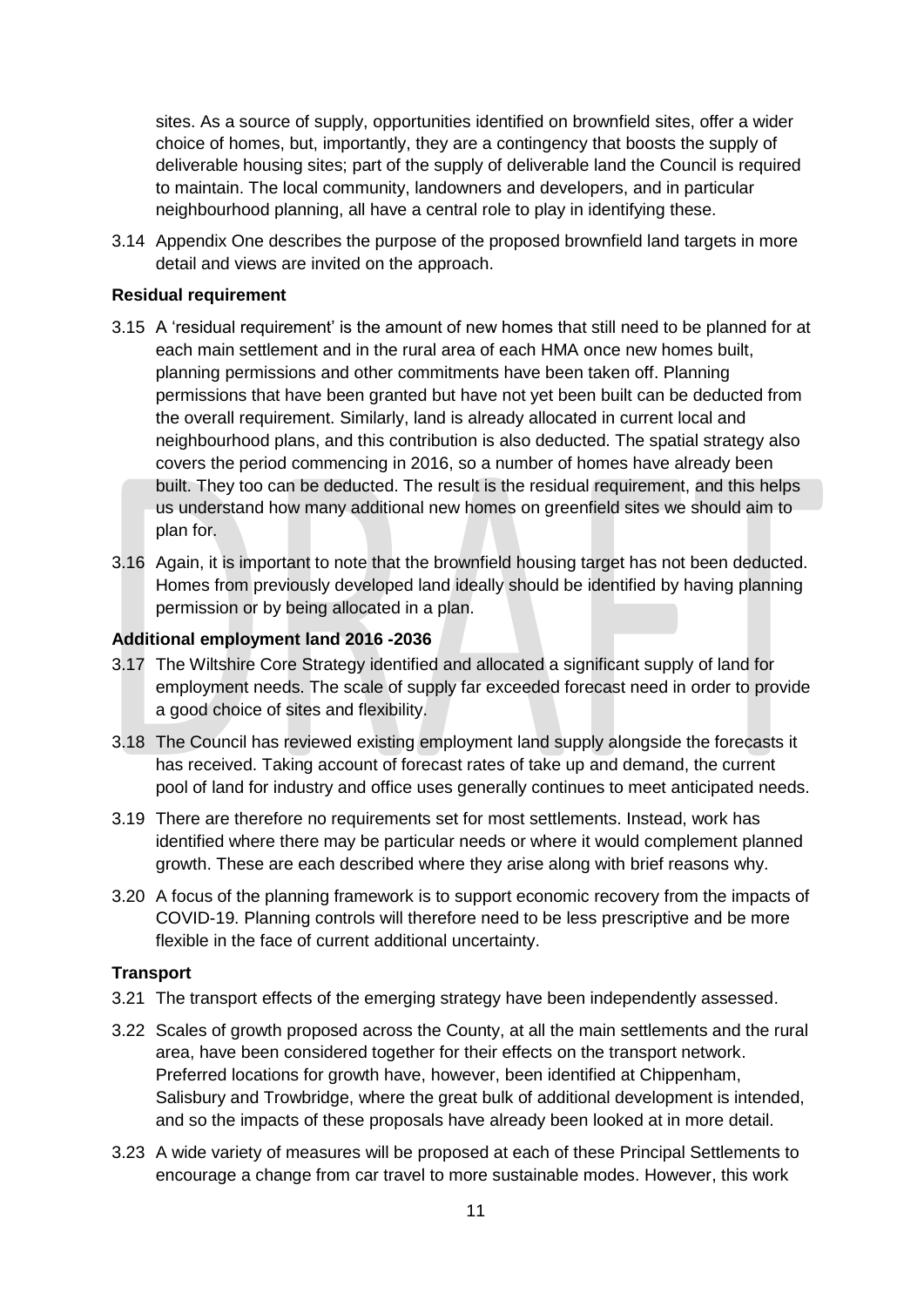also shows how the scale and pattern of growth will affect the road network and what investment might be needed over the plan period.

- 3.24 The work identifies where and how transport strategies will need to be amended and what new infrastructure may be necessary in order to accommodate planned growth over the plan period
- 3.25 Transport factors can then properly influence the choice of an appropriate scale of growth at each settlement and the emerging spatial strategy as a whole.

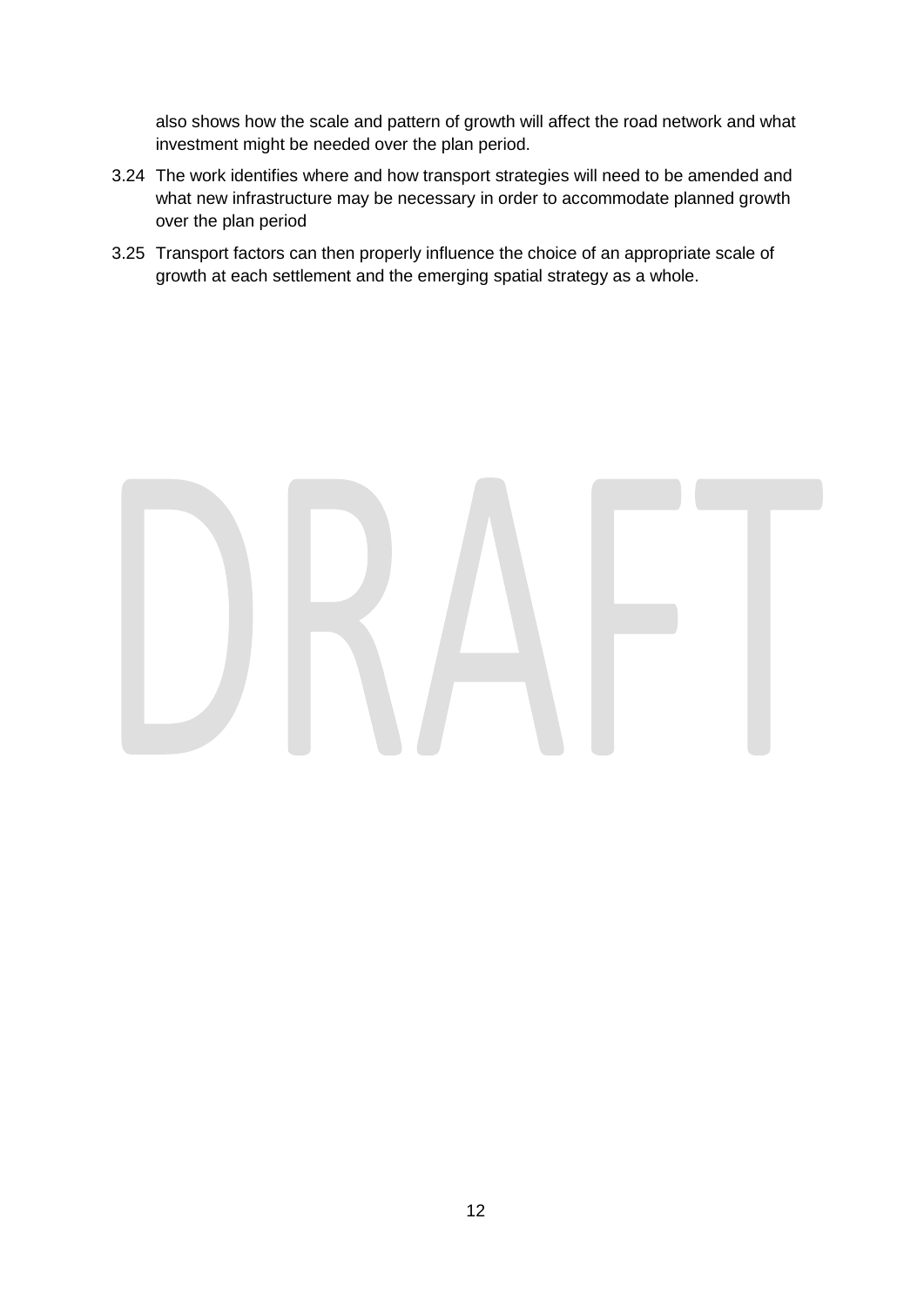# Chippenham Housing Market Area

## **Alternative Development Strategies**

3.26 The following alternative development strategies were tested through Sustainability Appraisal:

| ippiuloui.                                                                                                                                                                                                                                                                                                                                                                                                                                                   |  |
|--------------------------------------------------------------------------------------------------------------------------------------------------------------------------------------------------------------------------------------------------------------------------------------------------------------------------------------------------------------------------------------------------------------------------------------------------------------|--|
| <b>Chippenham Housing Market Area - Alternative Strategies</b>                                                                                                                                                                                                                                                                                                                                                                                               |  |
| Chippenham A (CH-A) - Roll forward the core strategy pattern of distribution                                                                                                                                                                                                                                                                                                                                                                                 |  |
| Housing and employment land requirements are increased and distributed pro-rata<br>to roll forward the current strategy.                                                                                                                                                                                                                                                                                                                                     |  |
| New employment allocations proposed only at Calne, Corsham and Melksham.                                                                                                                                                                                                                                                                                                                                                                                     |  |
| Chippenham B (CH-B) - Chippenham Expanded Community                                                                                                                                                                                                                                                                                                                                                                                                          |  |
| More constrained settlements (Corsham, Calne, Devizes and Malmesbury) and<br>Melksham continue at Core Strategy rates of housing growth. Rest of the HMA at a<br>scale equivalent to rolling forward the strategy. Chippenham receives the balance<br>(from about 6,400 homes in CH-A to about 9,800 homes).                                                                                                                                                 |  |
| New employment allocations proposed only at Chippenham and Calne                                                                                                                                                                                                                                                                                                                                                                                             |  |
| Chippenham C (CH-C) - Melksham Focus                                                                                                                                                                                                                                                                                                                                                                                                                         |  |
| Housing requirements based on economic forecast for Melksham and follow a<br>recent track record of sustained economic growth (for housing this means from<br>about 3,200 homes in CH-A to about 4,000 homes). Higher rates are also proposed<br>in the rest of the HMA. The strategy diverts the scale of new housing away from the<br>main settlements that are more environmentally constrained or sensitive (Calne,<br>Corsham, Devizes and Malmesbury). |  |
| The rate of development at Chippenham represents a mid-point between rolling<br>forward the current strategy uncapped, and a higher growth option (CH-B)                                                                                                                                                                                                                                                                                                     |  |
| New employment land proposed only at Melksham and Corsham.                                                                                                                                                                                                                                                                                                                                                                                                   |  |

- 3.27 Of all the HMAs, the Chippenham HMA is forecast to have by far the largest additional housing need over the plan period. There may, as result, be significant challenges delivering new homes, but it was not felt necessary at this stage to consider accommodating growth by proposing a new freestanding settlement. Firstly, the existing set of main settlements appear capable of providing sufficient capacity even at the higher end of the range of forecast need. Secondly there are no locations being promoted currently as propositions to create a new settlement, either private or publicly resourced, and it would not be reasonable to assume this avenue was readily available. Thirdly, it is doubtful how much they would be able to contribute to meeting housing need in the plan period. New settlements can have lengthy lead in times before construction commences.
- 3.28 Given the aim of a sustainable pattern of development, diverting unmet need to other parts of the County or potentially neighbouring authority areas was also not pursued. It was felt important to meet needs for new homes where needs arise.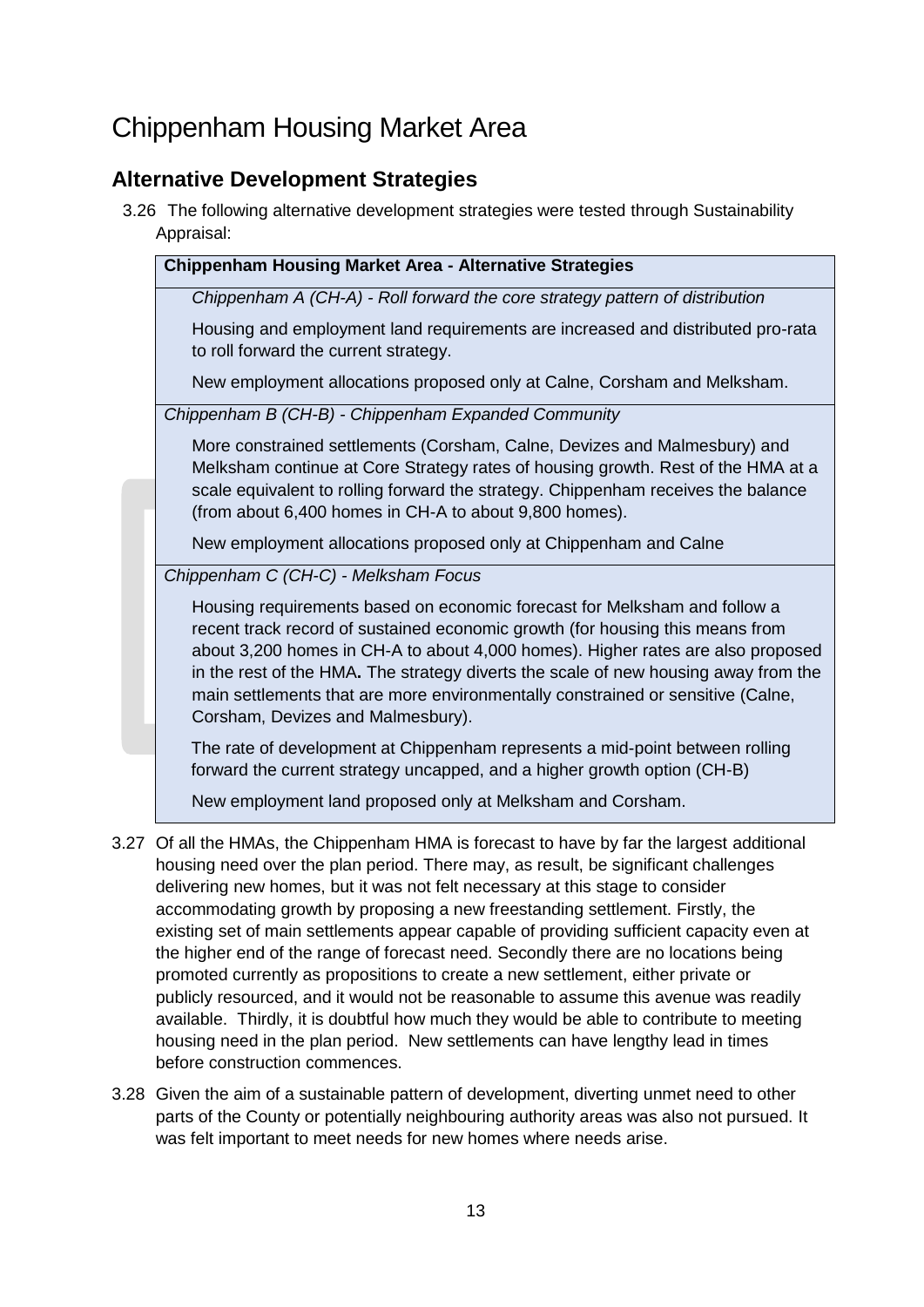## **Conclusions from Sustainability Appraisal**

- 3.29 The emerging strategy is not a choice of one of the alternatives tested. It assimilates the results of the sustainability appraisal.
- 3.30 Of the alternatives, the Chippenham Expanded Community performed clearly best in sustainability terms (as in CH-B). An emerging strategy therefore has a strong focus on growth at Chippenham.
- 3.31 Appraisal, however, also recognised the potential for growth at Melksham. Higher growth here has also been seen as a means to help deliver road infrastructure during discussions with the Town Council. In this regard, the Government has announced funding support to progress an A350 Melksham bypass. A preferred scale of development is therefore the higher of the range tested at Melksham (as in CH-C).
- 3.32 A similar situation to Melksham arises at Calne, but to a much more modest degree and with less certainty. A slightly higher scale of development than that in alternative CH-B would be predicated on this increase being necessary to help provide transport solutions to alleviate issues such as traffic congestion and local air quality in the town centre. Discussions with the Town Council continue as to what these solutions could be.
- 3.33 The results of sustainability appraisal identified the level of environmental constraints at other main settlements within the HMA (Corsham, Devizes and Malmesbury) should lead to a smaller proportion of growth if possible. The central focus on Chippenham and Melksham provides scope to do this and growth is reduced from that in alternative CH-B.
- 3.34 Outside the main settlements, the increased level of housing need is translated directly into an increase in housing requirements at rural settlements. The result is a scale of growth equivalent to past rates of housing development.
- 3.35 Sustainability appraisal considered requirements for an additional 9ha of employment land in the Chippenham HMA over the plan period (up to 2036). The most appropriate locations for growth focussed similarly on the less constrained settlements (Calne, Chippenham and Melksham) identified by sustainability appraisal. For Chippenham, this should be seen in the context of the increase in housing forecast over the plan period. At Calne, this recognises a need to address concerns about job growth corresponding to the recent increase in new homes being built at the town. Melksham is similarly less constrained than other settlements, but the evidence from the Employment Land Review suggests a plentiful supply of brownfield land that should be considered for employment in the short-term.

## **Climate Change Outcomes**

- 3.36 The scale of housing needed for the Chippenham HMA is forecast to increase sharply. This is a challenge in terms of carbon production and climate change.
- 3.37 A focus on Chippenham provides opportunities on a scale to design new neighbourhoods which incorporate renewable energy production, alternatives to the private car and more energy efficient new buildings. It can make best use of existing infrastructure, such as energy networks, public buildings, services and local transport networks. Employment evidence points to substantial interest and good prospects for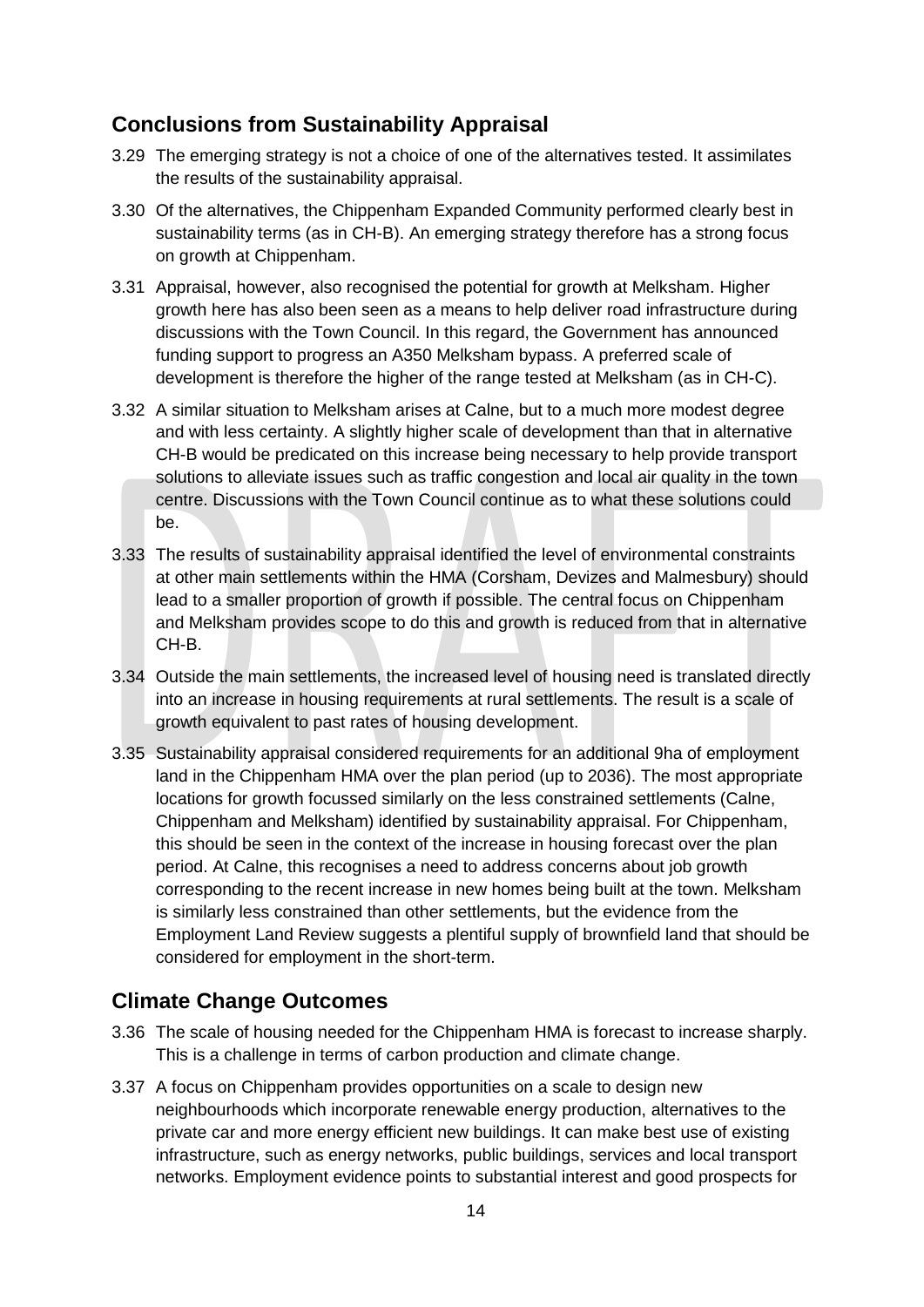the town's economy to grow and growing local spending will help. In particular, it can help the town centre to serve its local community by boosting catchment spending. Based around a town, where there are higher levels of facilities, shops and services, including public transport, can help to reduce the need to travel, and to travel by the private car in particular, especially if it is accompanied by measures aimed at improving walking and cycling.

- 3.38 The scale of growth however increases the likelihood that it will need to be accommodated as a large urban extension. This scale would allow opportunities to introduce important carbon reduction measures and efficiencies impractical or unviable on smaller sites.
- 3.39 The same might be said to a lesser extent by a focus on Melksham. Transport, however, is a main carbon generator in the County and combining growth with investment in transport, a Melksham by-pass, could be seen as encouraging greater use of the private car.
- 3.40 Investment in transport infrastructure can be justified on climate change benefits overall; that it improves a town's environment by tackling traffic congestion and enables less carbon use elsewhere by the advantages of focusing growth. Also, longer term, a future carbon neutral world is not a car free world. We still need to plan for growth in travel demand generated by new development.
- 3.41 Transport modelling is showing that congestion pressures on the A350 corridor will increase as a result of concentrating growth on Chippenham and Melksham, in combination with other towns, notably Trowbridge. Achieving predictable journey times along the A350 is important for the local economy. Paradoxically, a spatial strategy that would minimise carbon impacts may necessitate the need to improve sections of the road network.
- 3.42 These pressures need to be mitigated by greater settlement self-containment by a greater proportion of goods and services being provided locally, local employment and by less need to travel elsewhere.

## **Emerging Strategy and Delivery**

- 3.43 The emerging strategy is shown in the following table. This strategy has been informed by, and takes account of, the findings of the sustainability appraisal which recommends ways of mitigating any likely significant adverse effects and improving the benefits of the strategy overall. This strategy has itself been subject to sustainability appraisal which concludes that mitigation measures could sufficiently reduce any likely significant adverse effects of the strategy.
- 3.44 The Local Plan Review will set out how growth will be accommodated at Chippenham and Melksham. This will involve allocating greenfield sites at each town. Both Chippenham and Melksham communities are actively engaged in neighbourhood planning and these too will play an important part in guiding growth.
- 3.45 Elsewhere, there may be scope potentially for neighbourhood plans to allocate sites where necessary to help meet strategic requirements and their housing and employment needs as well as the more detailed local part of the planning framework. For example, a review of the Malmesbury Neighbourhood Plan will carry out that role.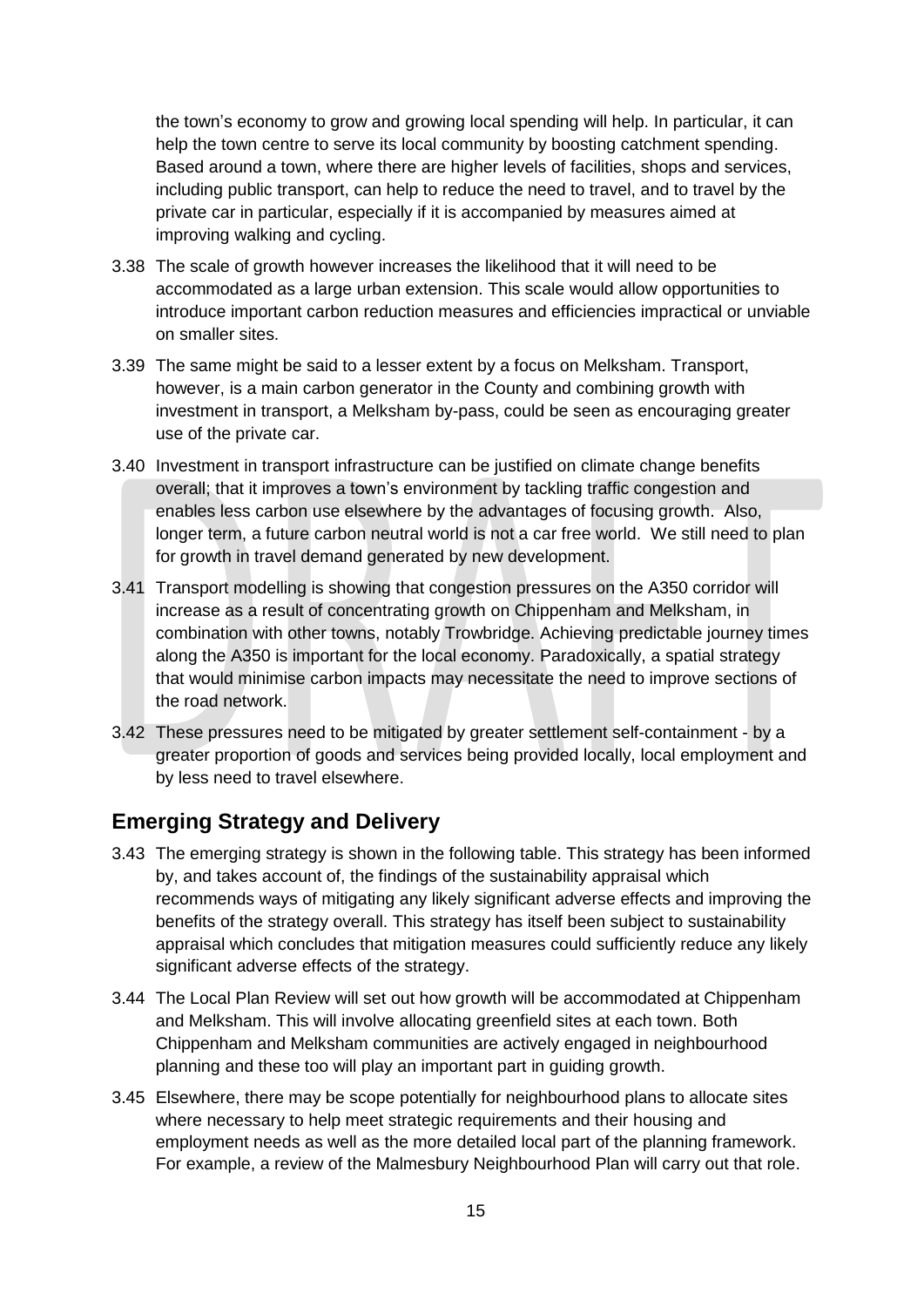3.46 A main consideration will be to maintain a supply of deliverable land for new homes. The strategy suggests a likelihood of large urban extensions at Melksham and Chippenham. These can be complex and can take time before they commence. This needs to be factored into what land is identified for development by the plan setting out a clear understanding of each site's timing, design and infrastructure requirements.

|                    |            |                   | <b>Overall Housing</b><br><b>Requirement (Dwellings)</b> | <b>Overall</b><br><b>Employment</b><br><b>Requirement</b><br>(Hectares) |                |
|--------------------|------------|-------------------|----------------------------------------------------------|-------------------------------------------------------------------------|----------------|
|                    | <b>WCS</b> | <b>Brownfield</b> | <b>Emerging</b>                                          | Residual                                                                |                |
|                    | 2006-      | target            | <b>Strategy</b>                                          | at 1 April                                                              |                |
|                    | 2026       | $(2021 -$         | 2016-2036                                                | 2019                                                                    |                |
|                    |            | 2031)             |                                                          |                                                                         |                |
| Calne              | 1440       | 60                | 1610                                                     | 360                                                                     | $\overline{4}$ |
| Chippenham         | 4510       | 240               | 9225                                                     | 5100                                                                    | 5              |
| Corsham            | 1220       | 160               | 815                                                      | 120                                                                     | $\overline{0}$ |
| <b>Devizes</b>     | 2010       | 150               | 1330                                                     | 330                                                                     | $\mathbf 0$    |
| <b>Malmesbury</b>  | 885        | 70                | 665                                                      | 95                                                                      | $\mathbf 0$    |
| <b>Melksham</b>    | 2240       | 130               | 3950                                                     | 2585                                                                    | $\mathbf 0$    |
| <b>Rest of HMA</b> | 1992       |                   | 2840                                                     | 1270                                                                    | $\overline{0}$ |
| <b>TOTAL</b>       | 14297      |                   | 20400                                                    | 9860                                                                    | 9              |

3.47 Some land for employment uses has become established adjoining junction 17 of the M4. This employment development was considered essential to the wider strategic interest of the economic development of Wiltshire, in accordance with Core Policy 34 of the current Wiltshire Core Strategy. Any further growth will need to be of the same significance. Continued growth may also justify a more comprehensive treatment of the area to ensure its role is defined distinct from settlements that might otherwise be undermined and to consider what infrastructure or other uses that can help to support sustainable development objectives.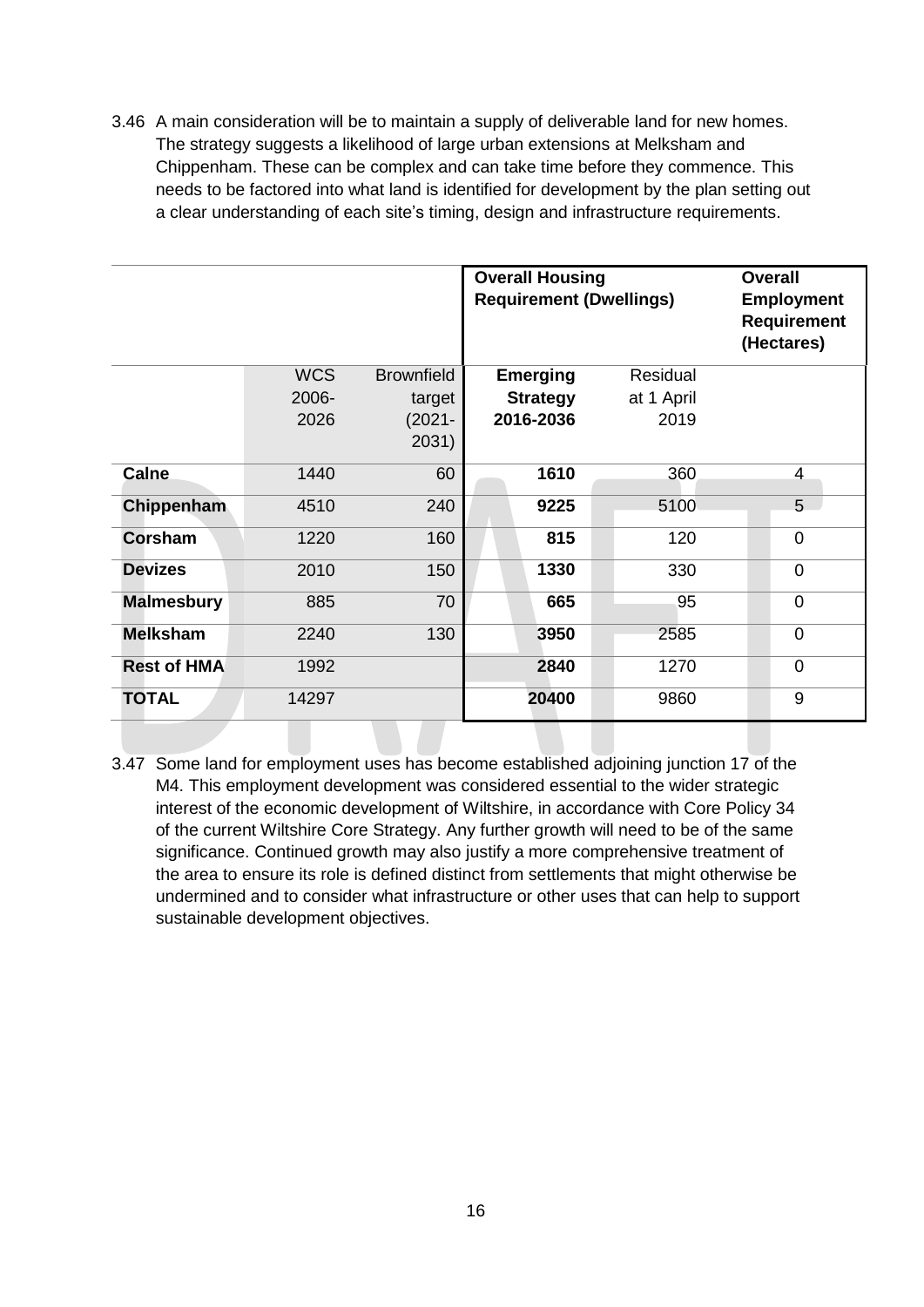# Salisbury Housing Market Area

## **Alternative Development Strategies**

3.48 The following alternatives development strategies were tested through Sustainability  $\overline{A}$ 

| <b>Salisbury Housing Market Area - Alternative Strategies</b>                                                                                                                                                                                                                         |  |
|---------------------------------------------------------------------------------------------------------------------------------------------------------------------------------------------------------------------------------------------------------------------------------------|--|
| Salisbury A (SA-A) - Roll forward the core strategy pattern of distribution                                                                                                                                                                                                           |  |
| Housing and employment land requirements are reduced by 11% and<br>distributed pro-rata rolling forward the current strategy.                                                                                                                                                         |  |
| New employment land proposed only at Salisbury and<br>Tidworth/Ludgershall.                                                                                                                                                                                                           |  |
| Salisbury B (SA-B) - Focus on Salisbury                                                                                                                                                                                                                                               |  |
| Scales of housing development at Amesbury, Tidworth and Ludgershall are<br>constrained to around the levels of commitments, while rest of HMA reflects                                                                                                                                |  |
| assessed need (-11%). The residual need is met at Salisbury (from about<br>5,400 homes in SA-A to about 6,700 homes).                                                                                                                                                                 |  |
| New employment land proposed only at Salisbury.                                                                                                                                                                                                                                       |  |
| Salisbury C (SA-C) - Focus on the rest of the HMA                                                                                                                                                                                                                                     |  |
| Housing growth at Amesbury and Tidworth and Ludgershall are constrained<br>to around the current levels of commitments, while Salisbury reflects<br>assessed need (-11%). Remaining balance of housing needs focussed on<br>the rural area.                                           |  |
| For employment, the rest of the HMA accommodates growth which follows<br>development trends for small scale employment growth in the rural parts of<br>the HMA.                                                                                                                       |  |
| Salisbury D (SA-D) - Boscombe/Porton New Community                                                                                                                                                                                                                                    |  |
| Housing at Salisbury, Amesbury and Tidworth/Ludgershall is constrained to<br>current levels of commitments. Recognises that employment growth has<br>taken place in the Boscombe and Porton area and directs housing growth to<br>a new community related to this economic potential. |  |
| New employment land proposed only at Boscombe and/or Porton.                                                                                                                                                                                                                          |  |

## **Conclusions from Sustainability Appraisal**

- 3.49 An alternative for a new settlement (SA-D) performed the worst of those tested, although the assessment noted likely social and economic benefits and environmental impacts were uncertain due to having no knowledge of a specific location. Alternatives that maintain a focus for growth within the HMA at Salisbury continued to perform better, although there may be longer term constraints upon this course.
- 3.50 Emerging strategy is based around continuing the existing one (SA-A. Overall, assessed housing needs are slightly less than the current strategy and the emerging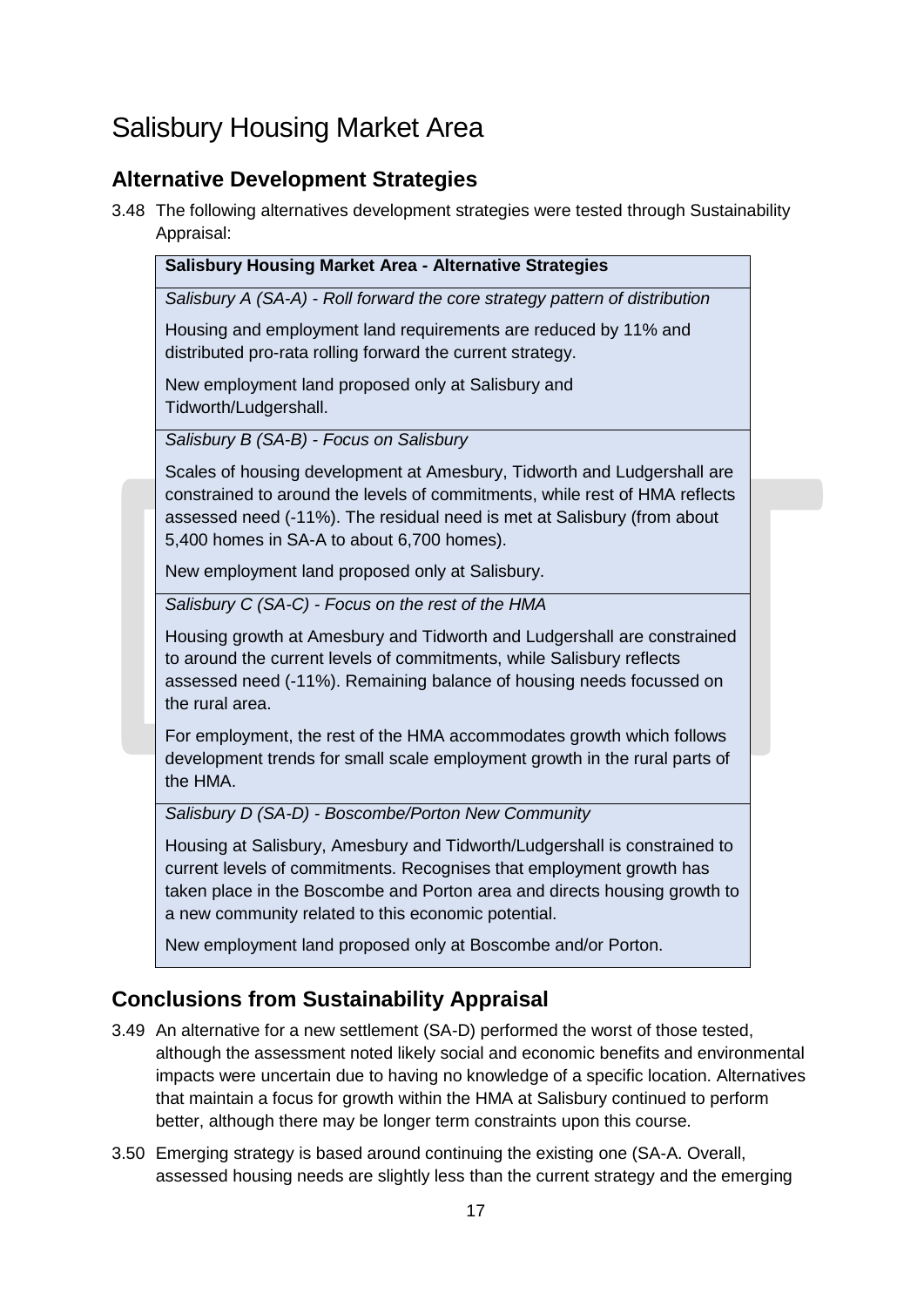strategy has the same order of growth for Salisbury, Tidworth/Ludgershall and the rural area, although overall need is less. This course is appropriate recognising development at Tidworth yet to materialise strongly at the rates envisaged.

- 3.51 Growth at Amesbury is slightly lower than rolling forward the current strategy in recognition of constraints identified by sustainability appraisal; heritage and landscape risks and restricted education capacity.
- 3.52 The spatial strategy is however being expressed differently from the past. Wilton is recognised distinct from Salisbury and now necessitating its own strategic requirements as with other Local Service Centres, but with a level of growth recognising its close proximity to the City. This would support planning for the settlement to help retain its separate identity and to plan positively for its functional relationships with the City.
- 3.53 Bulford and Durrington are designated as Large Villages rather than as one strategic location with Amesbury. This helps each settlement to be planned to best maintain their separate identities and, especially for the purposes of neighbourhood planning, each community will be able to develop and work toward its own vision for the future.
- 3.54 Sustainability appraisal considered requirements for an additional 10ha of employment land in the Salisbury HMA over the plan period. The appraisal recommends additional employment land for Salisbury and Tidworth/Ludgershall. This mirrors a broad continuation of the current strategy proposed for new homes.
- 3.55 For Salisbury, this needs to be seen in the context of city centre regeneration and may be as much a case of changing needs, such as expansion of premises for centrally located companies and the rationalisation/ intensification of Churchfields. In Tidworth/ Ludgershall, the need is created by the Army Rebasing project bringing partners and dependants into the area, some of which would be looking for local work. Evidence from the Employment Land Review suggests that there is also a need for additional sites for small and medium businesses and to reduce reliance on the MOD.

#### **Climate Change Outcomes**

- 3.56 A new settlement has been considered as a means to provide a 'garden village' approach. Arguably, the carbon footprint of growth in the HMA could be well managed and minimised by these means. The lack of a solid proposal makes this proposition hard to test, but it is clear that the initial amount of infrastructure needed counts heavily against the idea.
- 3.57 Continuing the current distribution of growth addresses carbon production by focusing growth at Salisbury. A focus on Salisbury may provide opportunities on a scale to design new neighbourhoods which incorporate renewable energy production, alternatives to the private car and more energy efficient new buildings. The scale of growth and the possibilities for locating it though are more limited than elsewhere. There would, for example, be little need for a large urban extension. This limits any impetus for fundamental shifts in existing patterns; a point that generates concern about growth largely adding to existing issues of congestion, air quality and pressures on infrastructure. Issues that are also counterproductive with regard to climate change.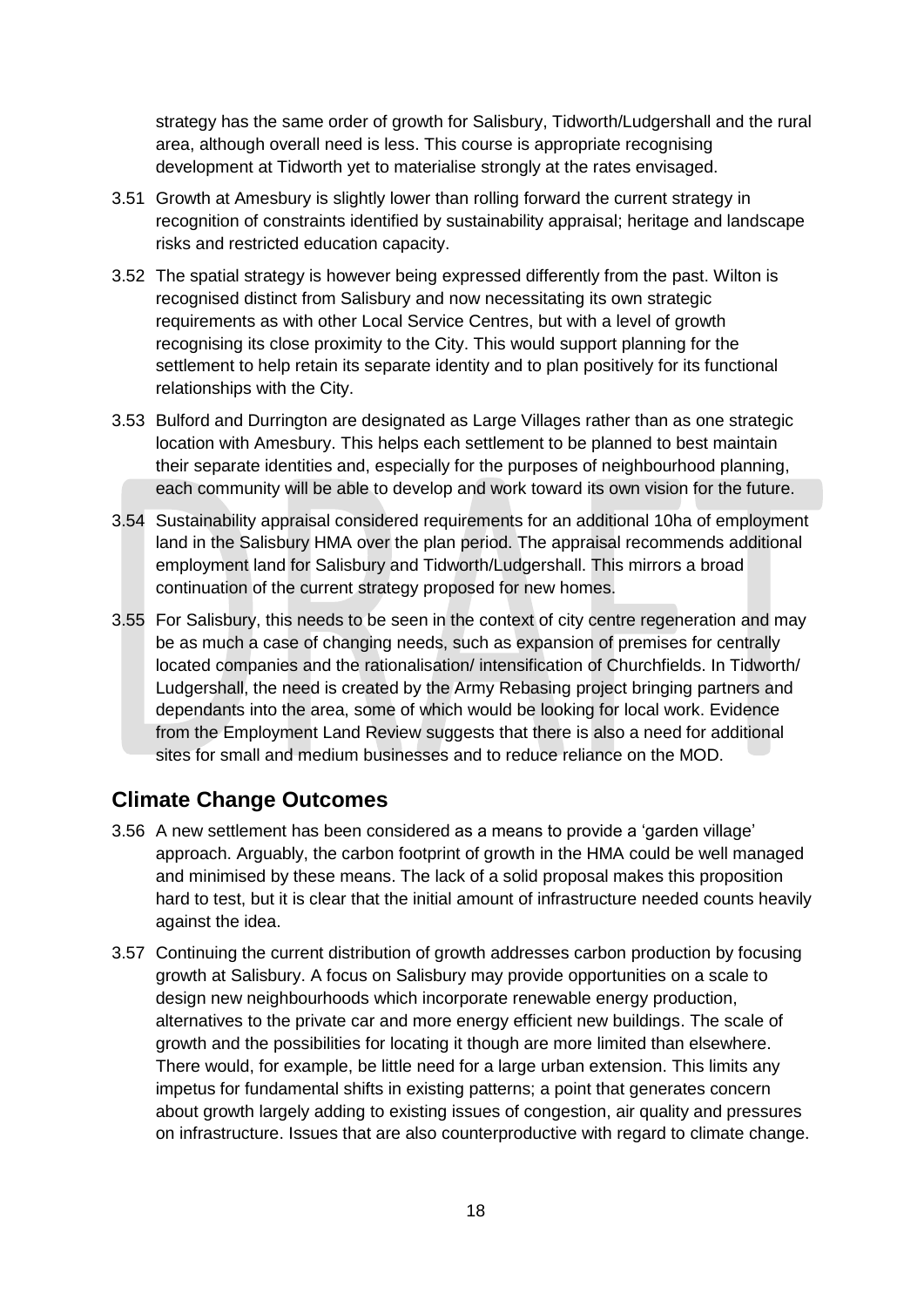3.58 Nevertheless, it continues to make sense that this course makes best use of existing infrastructure, such as energy networks, public buildings, services and, whilst recognising the challenges involved, local transport networks. In particular, it can help the city centre serve its local community by increasing local spending power. The city has higher levels of facilities, shops and services, including public transport, than elsewhere. Growth can help to reduce the need to travel distances, and to travel by the private car, especially if it is accompanied by measures aimed at improving walking and cycling.

## **Emerging Strategy and Delivery**

- 3.59 The Local Plan Review will set out how growth will be accommodated at Salisbury and Amesbury. This will involve allocating greenfield sites at each. Salisbury City Council is actively engaged in neighbourhood planning and this too will play an important part in meeting local needs from growth.
- 3.60 Elsewhere, there may be scope potentially for communities' neighbourhood plans to allocate sites where necessary to help meet strategic requirements for their housing and employment needs as well as the more detailed local part of the development plan.
- 3.61 The emerging strategy is shown in the following table. This strategy has been informed by, and takes account of, the findings of the sustainability appraisal which recommends ways of mitigating any likely significant adverse effects and improving the benefits of the strategy overall. This strategy has itself been subject to sustainability appraisal which concludes that mitigation measures could sufficiently reduce any likely significant adverse effects of the strategy.

|                             |            |                          | <b>Overall Housing</b>         |                | <b>Overall</b>     |
|-----------------------------|------------|--------------------------|--------------------------------|----------------|--------------------|
|                             |            |                          | <b>Requirement (Dwellings)</b> |                | <b>Employment</b>  |
|                             |            |                          |                                |                | <b>Requirement</b> |
|                             |            |                          |                                |                | (Hectares)         |
|                             |            |                          |                                |                |                    |
|                             | <b>WCS</b> | <b>Brownfield</b>        | <b>Emerging</b>                | Residual       |                    |
|                             | 2006-      | target                   | <b>Strategy</b>                | at 1           |                    |
|                             | 2026       | $(2021 -$                | 2016-2036                      | April          |                    |
|                             |            | 2031)                    |                                | 2019           |                    |
|                             |            |                          |                                |                |                    |
| <b>Amesbury</b>             | 2440       | 110                      | 1635                           | 350            | $\mathbf 0$        |
| <b>Salisbury</b>            | 6060       | 410                      | 5240                           | 940            | 5                  |
|                             |            |                          |                                |                |                    |
| Wilton                      |            | $\overline{\phantom{a}}$ | 400                            | $\overline{0}$ | $\mathbf 0$        |
| <b>Tidworth/Ludgershall</b> | 1750       | 40                       | 1555                           | 165            | 5                  |
|                             |            |                          |                                |                |                    |
| <b>Rest of HMA</b>          | 2090       |                          | 2140                           | 1200           | $\mathbf 0$        |
| Total                       | 12340      |                          | 10970                          | 2655           | 10                 |
|                             |            |                          |                                |                |                    |

3.62 Boscombe and Porton are a business cluster that has potential to grow further over the plan period. Further growth would be supported in the wider strategic interest of the economic development of the County.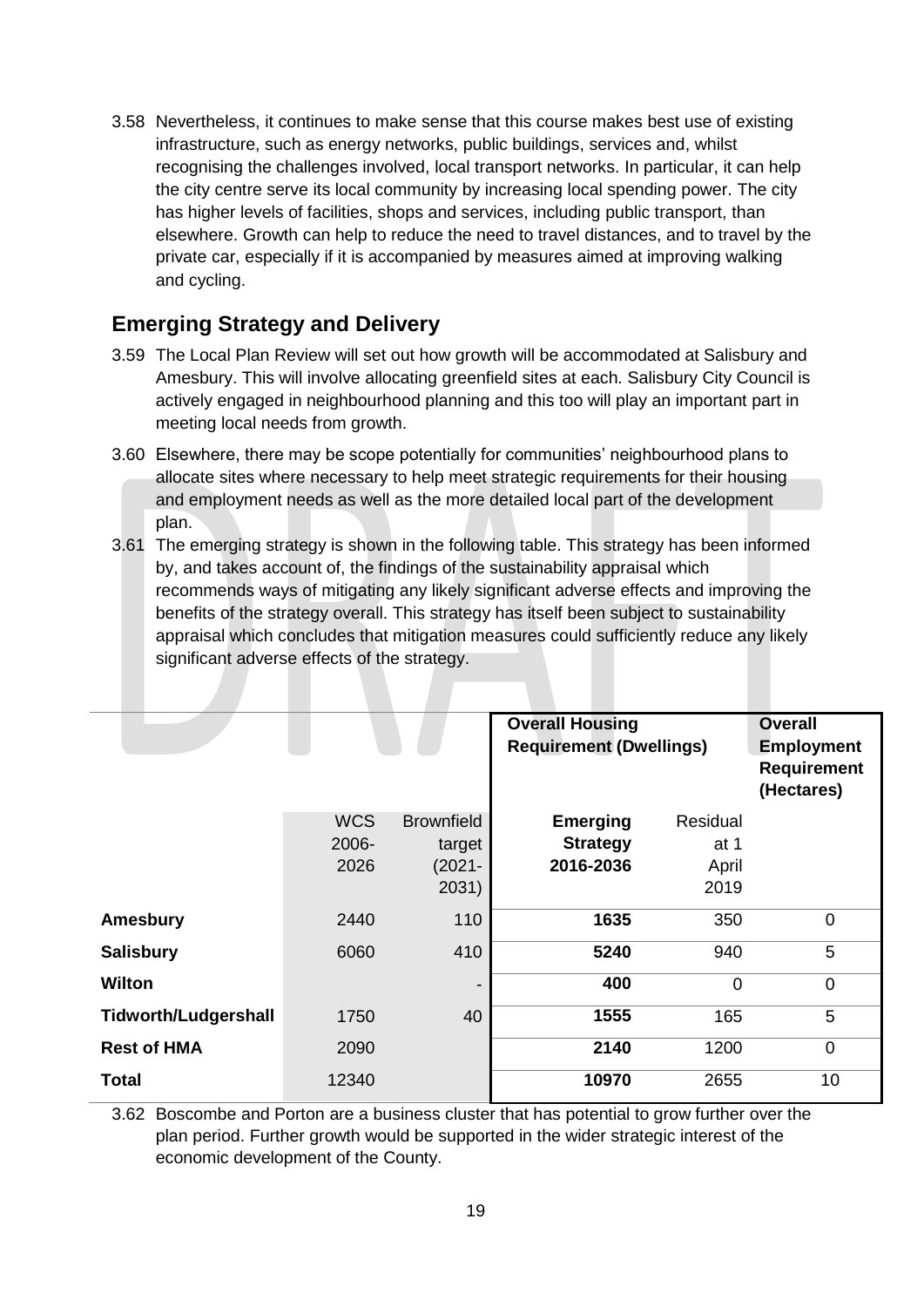- 3.63 Previous iterations of Local Plans for the Salisbury area show how expanding the city outwards is becoming increasingly difficult. The undeveloped landscape setting and approaches to Salisbury provide its distinctive Cathedral character and these areas would be lost. As the outward expansion of Salisbury's urban area becomes increasingly constrained an area related to Boscombe and/or Porton could provide an economic foundation to a new settlement for consideration in future reviews of the Local Plan.
- 3.64 This situation could be prompted by a decision to contain the spread of the City within a geographic area, but this would be a decision for a future review of the Local Plan.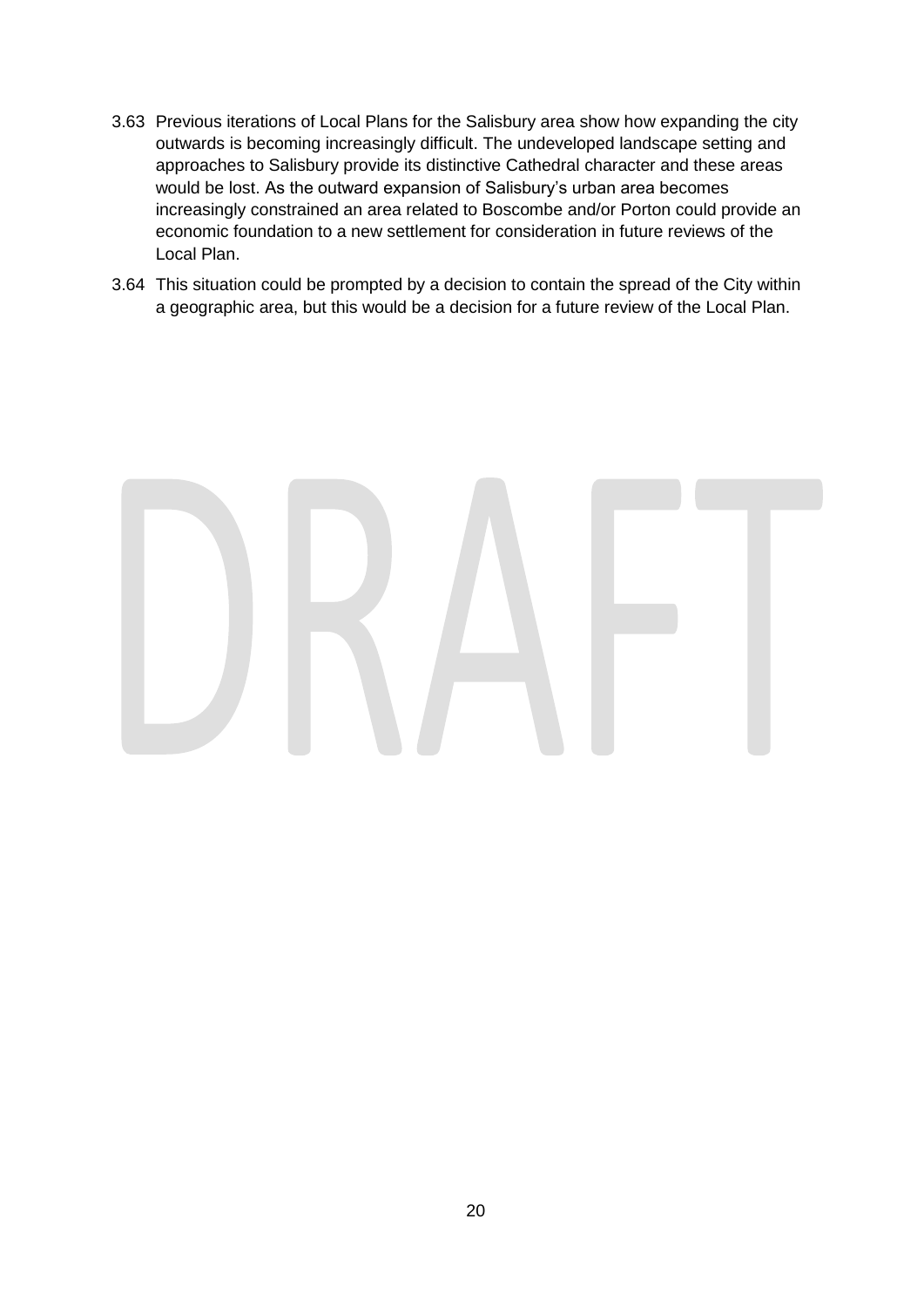## Swindon Housing Market Area

## **Alternative Development Strategies**

3.65 The following alternatives development strategies were tested through Sustainability Appraisal:

**Swindon Housing Market Area (Wiltshire part) - Alternative Strategies**

*Swindon A (SW-A) - Roll forward the core strategy pattern of distribution*

Housing and employment land requirements are reduced by 16% and distributed pro-rata rolling forward the current strategy.

*Swindon B (SW-B) -Focus on Royal Wootton Bassett*

Housing development is constrained at Marlborough to current commitments (plus windfall allowance and growth in rest of HMA reflects assessed need (- 16%). No further development beyond existing commitments west of Swindon.

The balance is focussed on Royal Wootton Bassett (from about 900 homes in SW-A to about 1,300 homes).

New employment land proposed only at Royal Wootton Bassett.

*Swindon C (SW-C) - Focus on the rest of the HMA*

Growth in Marlborough and the rest of the HMA continue Core Strategy rates of housing growth. Development is reduced at Royal Wootton Bassett. No further development beyond existing commitments west of Swindon.

New employment land only proposed at Marlborough and rest of the HMA.

## **Conclusions from Sustainability Appraisal**

- 3.66 Focusing growth on the rest of the HMA (SW-C) is the worst performing option because of concerns relating to landscape, heritage and transport impacts. The emerging strategy therefore proposes the rural area continues broadly the same proportion of growth it would receive taking forward the current strategy, adjusted for a slightly lower overall need for the HMA as whole.
- 3.67 Further development west of Swindon could provide for the expansion of the town. It was agreed with Swindon Borough Council that there is no need to plan for additional development at this time on the edge of the urban area within Wiltshire. The Borough will fully meet its needs appropriately within its local authority area.
- 3.68 A focus on Royal Wootton Bassett (SW-B) is a clear preferred alternative, although there are concerns about the capacity of local education and health services at the town itself. There are also potentially significant obstacles to overcome if growth is to be successfully delivered at Royal Wootton Bassett, notably managing the traffic that new homes will generate both within the town and at junction 16 of the M4.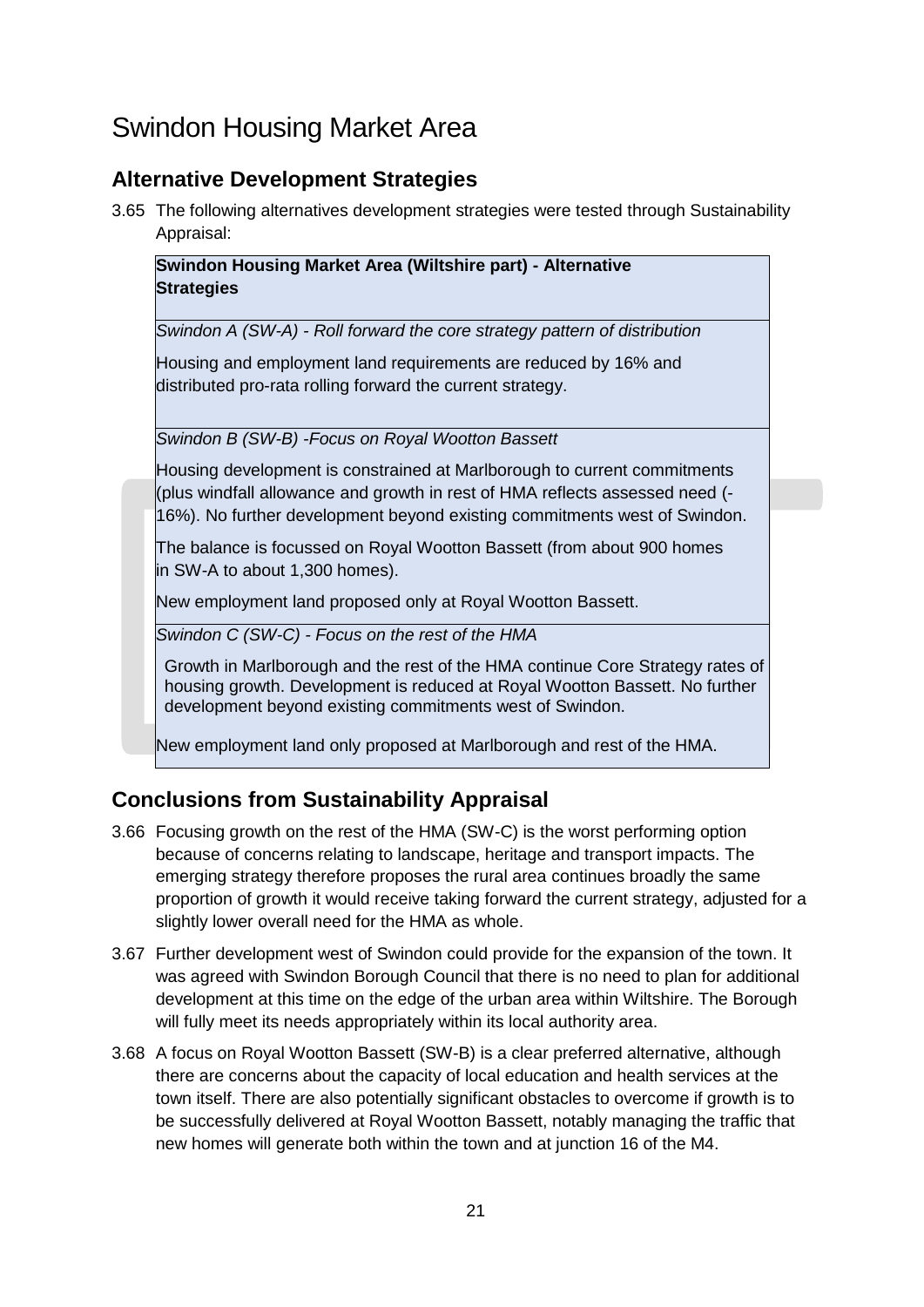Nonetheless, in line with the results of the appraisal, the higher scale of growth of those tested is proposed for the town.

- 3.69 At Marlborough there are particular concerns regarding local housing affordability and provision for local jobs. The highest requirement tested for new homes is also included at Marlborough to allow scope to deliver additional affordable homes (SW-C). However, in this case, the higher scale continues rates currently planned in the Wiltshire Core Strategy. This course follows discussions with the Town Council and work underway on a neighbourhood plan. There is, however, a potential risk that this scale of development could be unacceptable because of its harm to the quality of the North Wessex Downs Area of Outstanding Natural Beauty. The figures therefore show overall requirements exceeding total assessed need.
- 3.70 Sustainability appraisal considered requirements for an additional 6ha of employment land in the Swindon HMA over the Plan Period. The emerging strategy has a focus on Royal Wootton Bassett, and so proposes additional employment land at the town, where there is a particular need for affordable sites and premises, to balance the historically high levels of housing and lack of inward investment. Ideally, some of this would be situated within or near the town centre, to address the demand for retail space, as shown by the Employment Land Review, and combat the loss of food shopping trips.

#### **Climate Change Outcomes**

- 3.71 The Council works closely with Swindon Borough Council to plan for this part of Wiltshire. In terms of climate change outcomes, if each authority plans to meet its own needs for new homes and employment, this goes some way to reduce the need to travel between the two authorities. Both authorities agree to this course of action.
- 3.72 Of course, even so, there are strong travel patterns into Swindon from settlements in Wiltshire. A focus on the main Wiltshire settlement within the HMA increases the scope for public transport to cater for this demand and reduce carbon use. It can also help spread that benefit of better services to those taking purely local journeys.
- 3.73 A decision to locate some growth to the edge of Swindon, putting to one side all other arguments, would not have the same climate change outcomes, probably being of no pronounced benefit to Swindon services and no benefit to communities in Wiltshire.

#### **Emerging Strategy and Delivery**

- 3.74 The emerging strategy would provide slightly more homes than assessed need, but because of the risks in this strategy a degree of flexibility would be beneficial.
- 3.75 The Local Plan Review will set out how growth will be accommodated at Royal Wootton Bassett. This will involve allocating greenfield sites. The Town Council is actively engaged in neighbourhood planning and this will also play an important part in meeting local needs from growth.
- 3.76 Elsewhere, there may be scope potentially for communities' neighbourhood plans to allocate sites where necessary to help meet strategic requirements for their housing and employment needs as well as the more detailed local part of the development plan. For example, the Marlborough Area Neighbourhood Plan will carry out that role with a particular challenge of finding suitable land to reconcile the need to protect the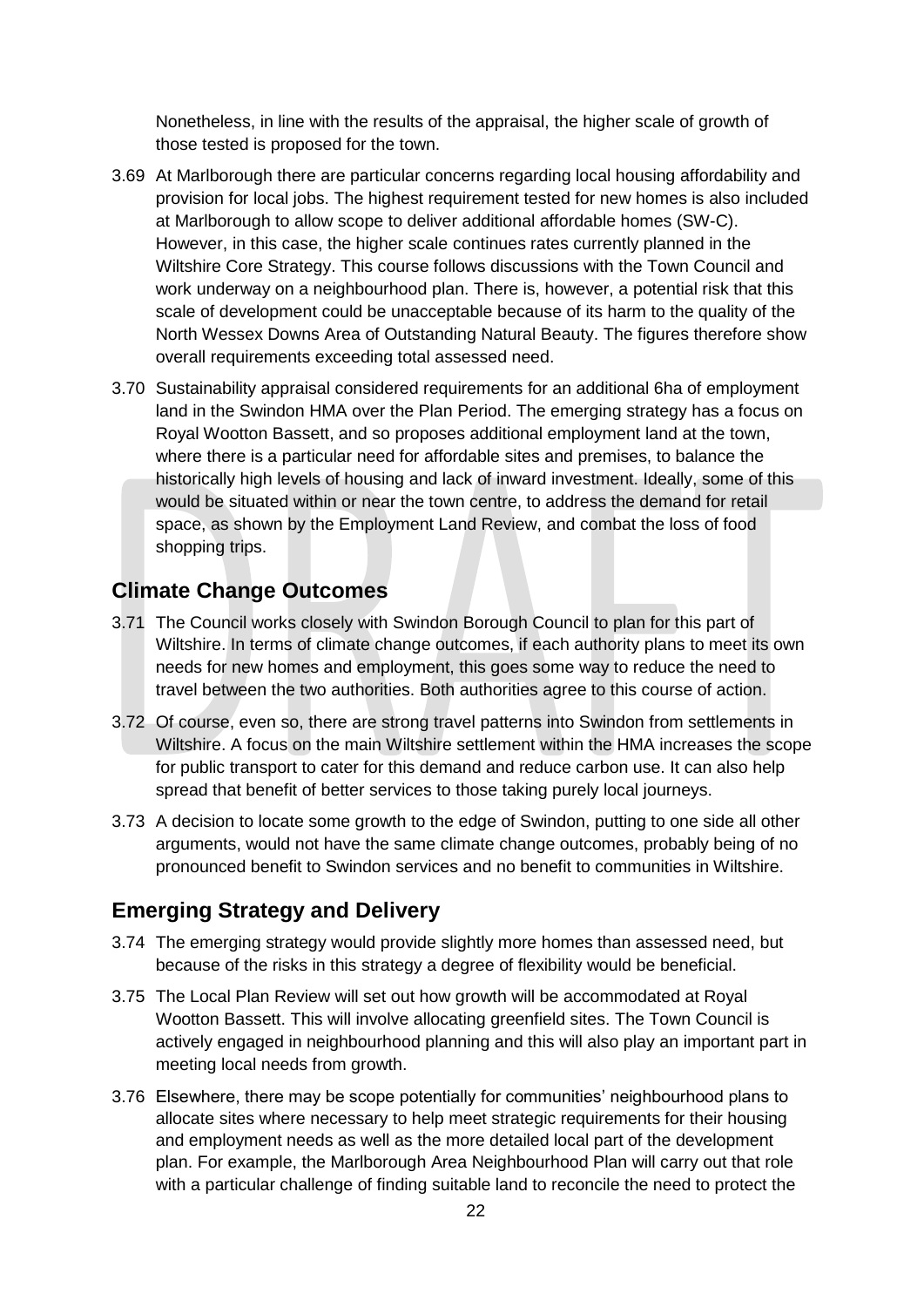qualities of the AONB in which the town sits alongside meeting local needs for affordable housing and the additional infrastructure necessary to support such growth.

3.77 The emerging strategy is shown in the following table. This strategy has been informed by, and takes account of, the findings of the sustainability appraisal which recommends ways of mitigating any likely significant adverse effects and improving the benefits of the strategy overall. This strategy has itself been subject to sustainability appraisal which concludes that mitigation measures could sufficiently reduce any likely significant adverse effects of the strategy.

|                                           |            |                   | <b>Overall Housing</b><br><b>Requirement</b><br>(Dwellings) |            | <b>Overall</b> | <b>Employment</b><br><b>Requirement</b><br>(hectares |
|-------------------------------------------|------------|-------------------|-------------------------------------------------------------|------------|----------------|------------------------------------------------------|
|                                           | <b>WCS</b> | <b>Brownfield</b> | <b>Preferred</b>                                            | Residual   |                |                                                      |
|                                           | 2006-      | target            | <b>Strategy</b>                                             | at 1 April |                |                                                      |
|                                           | 2026       | $(2021 -$         | 2016-                                                       | 2019       |                |                                                      |
|                                           |            | 2031)             | 2036                                                        |            |                |                                                      |
| Marlborough                               | 680        | 160               | 680                                                         | 245        |                | $\mathbf 0$                                          |
| Royal<br><b>Wootton</b><br><b>Bassett</b> | 1070       | 70                | 1255                                                        | 990        |                | 6                                                    |
| West of<br><b>Swindon</b>                 | 900        |                   | 435                                                         | $\Omega$   |                | $\mathbf 0$                                          |
| <b>Rest of HMA</b>                        | 1225       |                   | 1080                                                        | 195        |                | $\mathbf 0$                                          |
| Total                                     | 3875       |                   | 3450                                                        | 1430       |                | 6                                                    |

3.78 An employment land requirement is set for Royal Wootton Bassett but no other settlements require additional land allocated.

3.79 Land predominantly for employment uses has been promoted adjoining junction 16 of the M4. This type of development outside a main settlement would need to meet the wider strategic interest of the economic development of Wiltshire, in accordance with Core Policy 34 of the current Wiltshire Core Strategy. At present, there is no request from Swindon Borough Council to use this land to meet Swindon's needs for employment. Needs are being met more appropriately from within the Borough. If this should change then, as well its scale and form, development proposals will trigger a more comprehensive treatment of the area to ensure its role is defined distinct from settlements that might otherwise be undermined and to consider what infrastructure or other uses can help to support sustainable development objectives.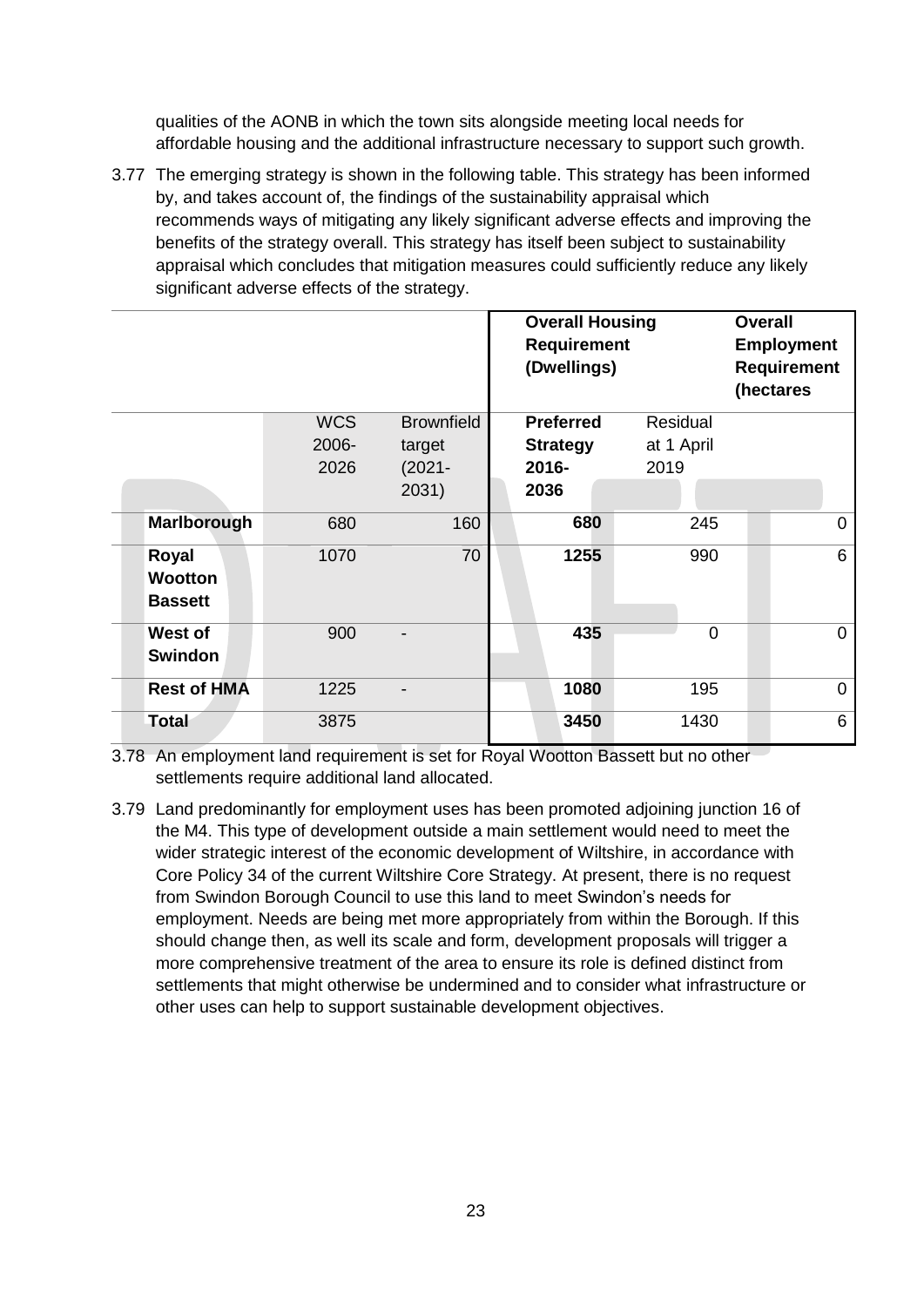# Trowbridge Housing Market Area

## **Alternative Development Strategies**

3.80 The following alternatives development strategies were tested through Sustainability Appraisal:

| Trowbridge Housing Market Area - Alternative Strategies                          |
|----------------------------------------------------------------------------------|
| Trowbridge A (TR-A) - Roll forward the core strategy pattern of distribution     |
| Housing and employment land requirements are decreased by 4% and                 |
| distributed pro-rata rolling forward the current strategy.                       |
|                                                                                  |
| Trowbridge B (TR-B) - Westbury Growth Point                                      |
| Housing requirements for Westbury are led by employment forecasts (from about    |
| 1,400 to about 2,100 homes). Growth continues at Core Strategy rates at          |
| Warminster and reflects assessed needs at Bradford on Avon (-4%).                |
| Consequential reductions focussed on Trowbridge.                                 |
| New employment land proposed only at Westbury.                                   |
| Trowbridge C (TR-C) - Focus on the rest of the HMA                               |
| Housing requirements for the rest of the HMA are aligned to actual rates of past |
| house building (from about 600 to about 1,200 homes). Warminster reflects        |
| assessed need (-4%) and Westbury continues at Core Strategy rates. Housing       |
| requirements are lower than TR-A at Trowbridge and Bradford on Avon as a         |

New employment land proposed only in the rest of the HMA.

## **Conclusions from Sustainability Appraisal**

result.

- 3.81 Dispersal to the rest of the HMA (TR-C) was the least preferred alternative with concerns relating to landscape and transport impacts and the ability to deliver affordable housing. There are marginal differences between rolling forward the current strategy (TR-A) continuing the very prominent role of Trowbridge and Westbury Growth Point (TR-B).
- 3.82 The importance of the Bath and Bradford-on-Avon Bats Special Area of Conservation (SAC) is, however, a determining factor in selecting an emerging strategy that has a greater focus for growth on Westbury (TR-B). The planning authority has a duty to avoid adverse effects upon protected habitat before following a course of mitigation. This would translate into growth rates that are the lowest possible to support Trowbridge's role as a principal settlement and in providing for local needs.
- 3.83 A Westbury strategy, with much higher rates of development, also has to be moderated by the need for development to address traffic and related air quality issues and not focus so much growth as to compound them.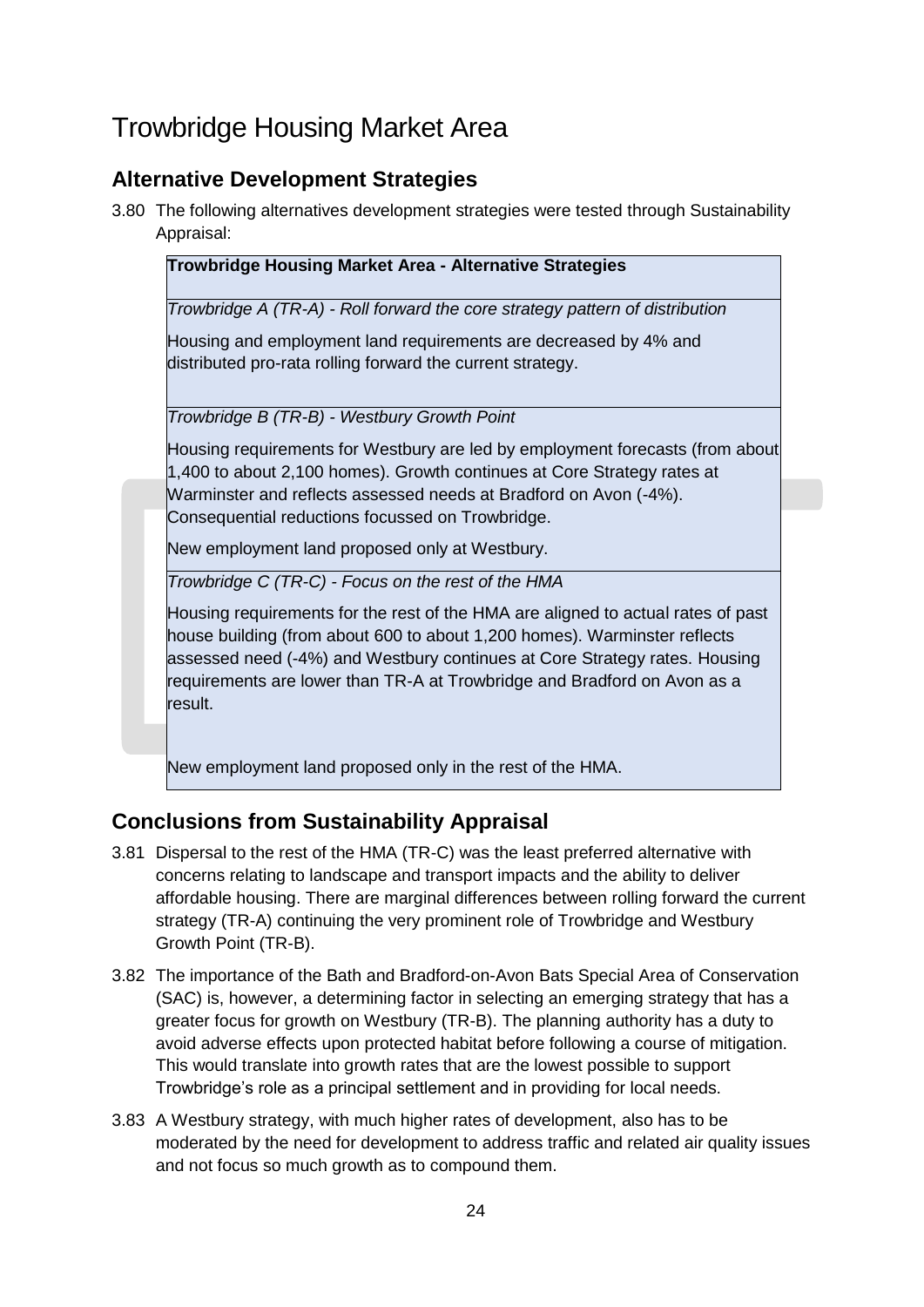- 3.84 The emerging strategy therefore strikes a balance between the alternatives tested; a lower level at Trowbridge compared to past expectations, but sufficient to support the role of the town as a principal settlement in the County; and a significantly higher scale of growth at Westbury, but not so high as to risk being too difficult to manage.
- 3.85 Rates of growth suggested at Bradford on Avon reflect the heavily constrained nature of the town, notably its position within green belt and air quality issues from traffic congestion; both factors recognised in the appraisal results
- 3.86 Warminster was shown to be less constrained compared to Bradford on Avon, and a scale of growth in the emerging strategy broadly corresponds to current planned rates. Requirements are largely met by the planned west extension. Whilst recognising the appraisal results, additional growth may also underpin regeneration opportunities within the central area. This is therefore reflected in the scale of growth suggested in the emerging strategy.
- 3.87 Scales of growth for the rest of the HMA align to past rates of housing development.
- 3.88 Sustainability appraisal considered requirements for an additional 1ha of employment land in the Trowbridge HMA over the Plan Period. The emerging strategy proposes an additional employment land allocation at Westbury only. This reflects the need to avoid possible effects on the Bath and Bradford-on-Avon Bats SAC as identified by the appraisal.
- 3.89 Existing commitments may be sufficient to meet local employment needs for Westbury. However, several factors suggest a need for additional choice: a higher level of housing, a short-term need for employment land until Trowbridge allocations become available, and the potential for investment to boost the town centre. These aspects are identified by the Employment Land Review and support the further allocation of a modest amount of employment land.

## **Climate Change Outcomes**

- 3.90 The emerging spatial strategy suggests reducing the degree of emphasis on growth at Trowbridge in the current strategy. This seems contrary to the approach at Chippenham and Salisbury, which continue or have a much greater focus, and help deliver the climate change outcomes sought. Trowbridge does, however, remain the predominant focus for growth in the HMA despite this. And most other growth still focusses on the main settlements.
- 3.91 The success of the emerging strategy therefore depends to a degree on what carbon reduction can be achieved by growth at Westbury. A main caveat to growth highlighted by sustainability appraisal is that it cannot compound traffic and air quality issues. Add the need for climate change outcomes, the strategy seems heavily dependent upon achieving a shift away from private car use and behind that, longer term, greater settlement self-containment.

## **Emerging Strategy and Delivery**

3.92 The Local Plan will set out how growth will be accommodated at Trowbridge and Westbury. This will involve allocating greenfield sites. Each Town Council is actively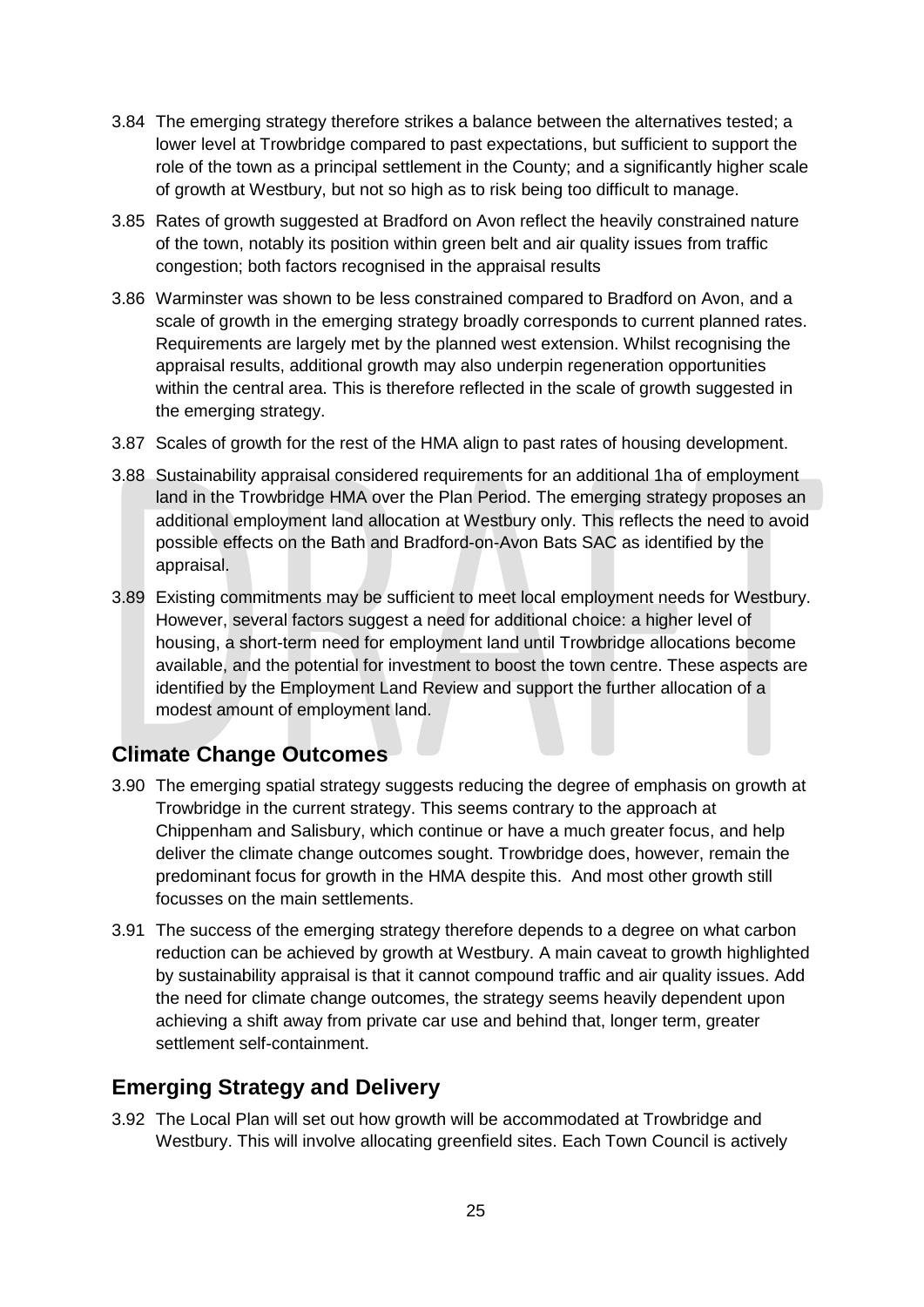engaged in neighbourhood planning and this will play an important part in meeting local needs for growth.

- 3.93 Elsewhere, there may be scope potentially for neighbourhood plans to allocate sites where necessary to help meet strategic requirements for their housing and employment needs as well as the more detailed local part of the development plan. For example, the Warminster Town Neighbourhood Plan is being reviewed and may carry out that role.
- 3.94 The emerging strategy is shown in the following table. This strategy has been informed by, and takes account of, the findings of the sustainability appraisal which recommends ways of mitigating any likely significant adverse effects and improving the benefits of the strategy overall. This strategy has itself been subject to sustainability appraisal which concludes that mitigation measures could sufficiently reduce any likely significant adverse effects of the strategy.

|                         |                                | <b>Overall Housing</b><br><b>Requirement</b><br>(Dwellings) |                                                  | <b>Overall</b><br><b>Employment</b><br><b>Requirement</b><br>(Hectares) |                |
|-------------------------|--------------------------------|-------------------------------------------------------------|--------------------------------------------------|-------------------------------------------------------------------------|----------------|
|                         | <b>WCS</b><br>$2006 -$<br>2026 | <b>Brownfield</b><br>target (2021-<br>2031)                 | <b>Preferred</b><br><b>Strategy</b><br>2016-2036 | Residual<br>at 1 April<br>2019                                          |                |
| <b>Bradford on Avon</b> | 595                            | 70                                                          | 350                                              | 80                                                                      | $\Omega$       |
| <b>Trowbridge</b>       | 6810                           | 370                                                         | 5830                                             | 1805                                                                    | $\Omega$       |
| Warminster              | 1920                           | 130                                                         | 2050                                             | 60                                                                      | $\overline{0}$ |
| Westbury                | 1500                           | 90                                                          | 1820                                             | 710                                                                     | 1              |
| <b>Rest of HMA</b>      | 665                            |                                                             | 950                                              | 550                                                                     | $\overline{0}$ |
| <b>Total</b>            | 11490                          |                                                             | 11000                                            | 3,205                                                                   | 1              |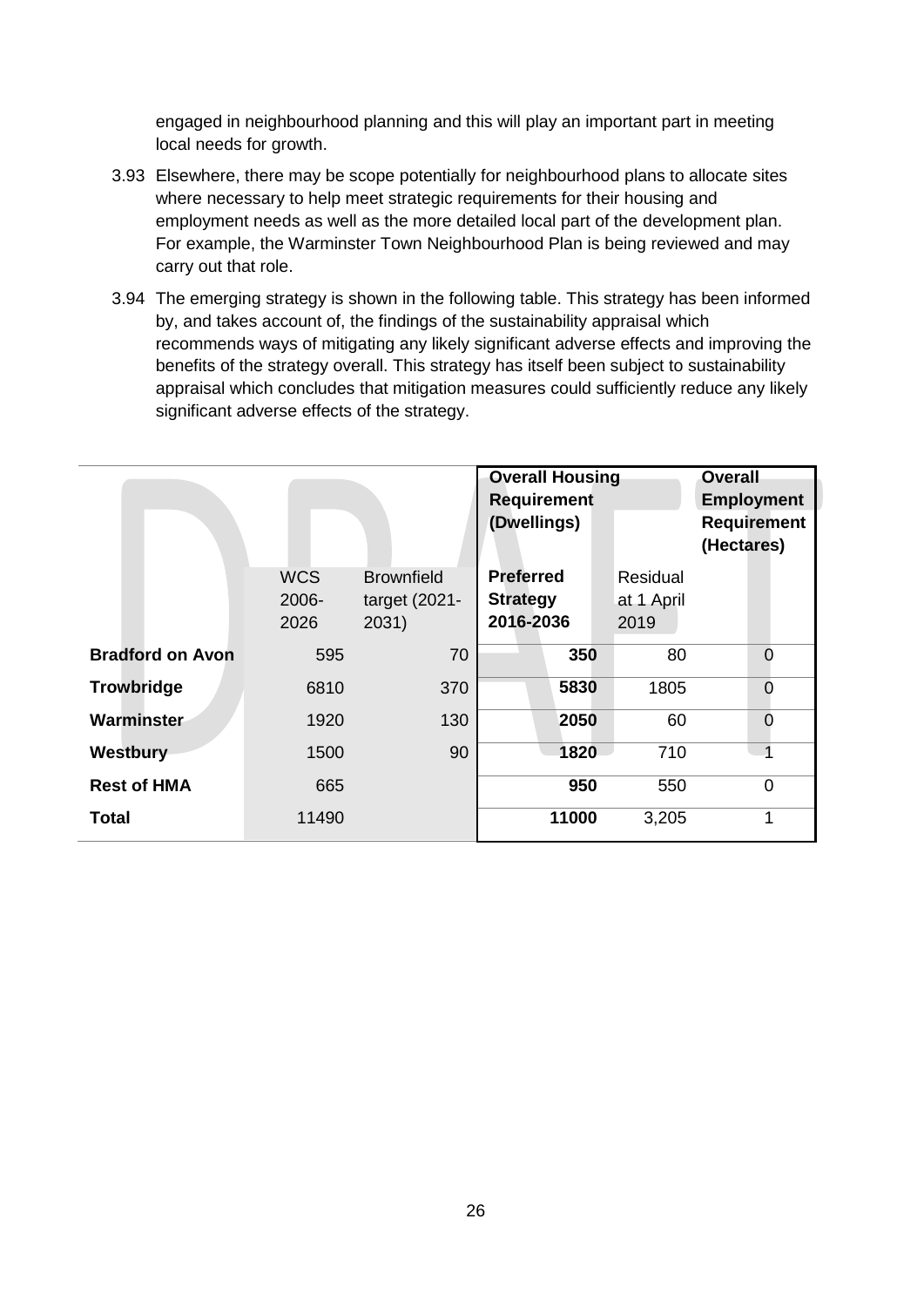# **Next Steps**

- 4.1 The Council will review the emerging strategy in the light of all the comments that it receives. Proposed scales of growth at each settlement could therefore change.
- 4.2 Further work will therefore be based on the revised strategy. Work will look at the more detailed aspects of how a revised strategy will be delivered. This will take account of comments on the locations for growth, the pool of potential development sites, that also form part of this consultation.
- 4.3 Draft place shaping priorities for each main settlement will be finalised in consultation with the relevant Town and Parish Councils. These will help to shape the form and location of development proposals in the draft plan.
- 4.4 More detailed work will look comprehensively at the effects of development proposals in combination using further sustainability appraisal to develop effective mitigation measures and ensure the most benefits possible from the development of each site. This will also help to ensure they are delivered properly coordinated with the infrastructure necessary to support them.
- 4.5 The end result of this and other work to support its preparation will take shape in publication of a draft plan by the end of the year when further consultation will take place.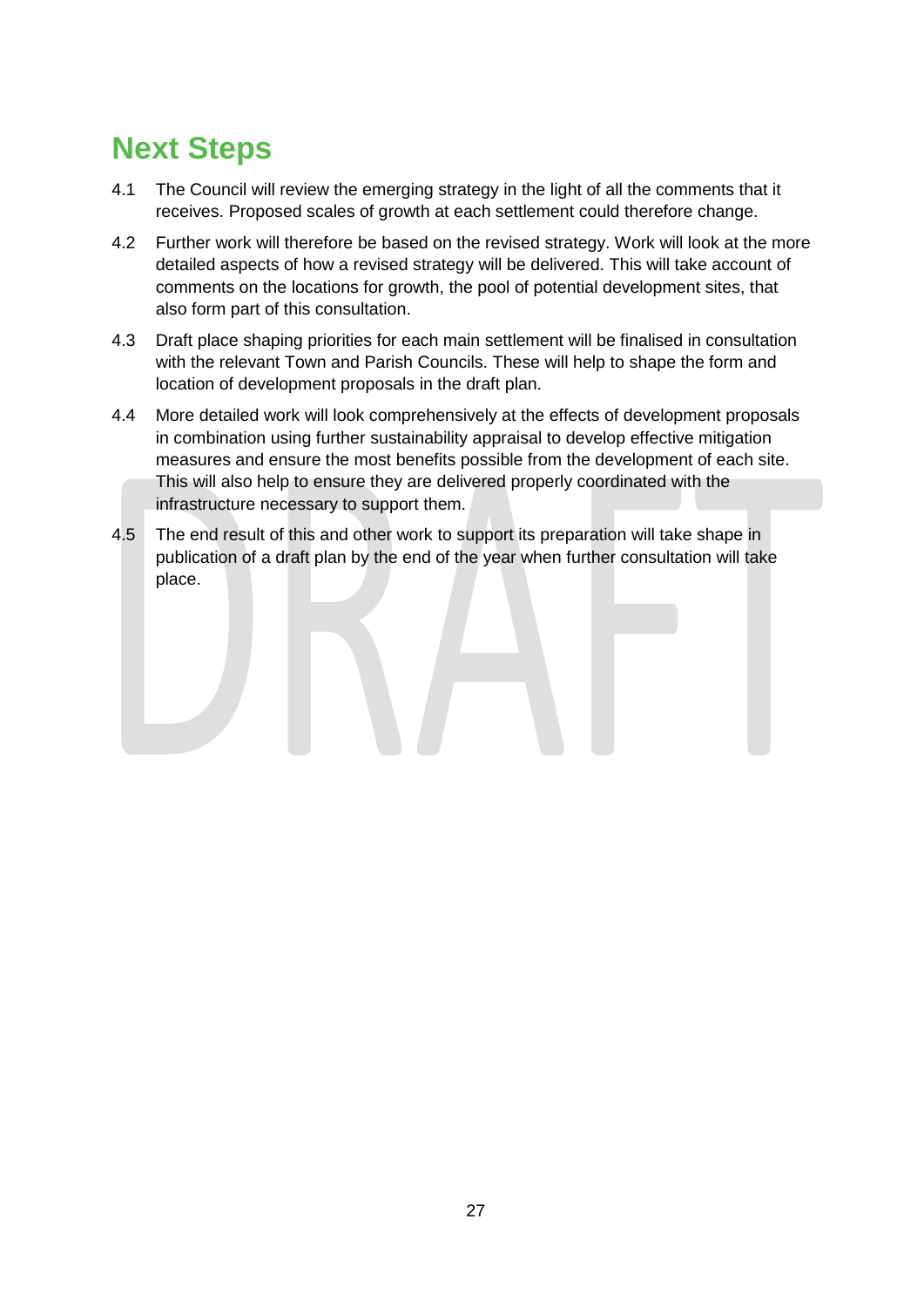# **Appendix One: The Role and Function of Brownfield Targets**

## Introduction

- 1. The Council is inviting views on a new strand to the Local Plan to help ensure as many homes as possible are built using previously developed land within the urban areas of our main settlements. Making the best use of our built-up areas reduces the need to encroach into the countryside, which once built upon is irreversible. There can be wide ranging impacts on biodiversity, carbon footprint, travel patterns and sometimes the whole character of a town when we do so.
- 2. Equally, planning controls still need to retain the character of our towns and protect the open spaces that we value, whether as private gardens or formal areas for sports and leisure.
- 3. This document explains how a brownfield target for each of the County's main settlements can help to realise opportunities that meet a community's needs with an appropriate contribution from brownfield sites.

## How will targets be used?

- 4. Development plans should identify as much brownfield land for development as possible. But, by the nature of brownfield sites, it is unlikely to be able to identify all the land in one go that will be built over the period to 2036. Plan making can only ever identify a proportion at any one time.
- 5. It is unrealistic and too inflexible to attempt to set a target for a whole plan period. A settlement's brownfield target represents the total number of additional new homes the Council estimate can be built on previously developed land over the next 10 years (2021-2031) not the whole plan period. Each part of the development plan is updated at least every five years and therefore targets can be monitored and reviewed, and fresh targets set. This is a pragmatic and flexible approach.
- 6. The brownfield targets set out in the Local Plan will be the basis for housing requirements for designated neighbourhood areas at main settlements. Once adopted, these figures should not need retesting at the neighbourhood plan examination, unless there has been a significant change in circumstances that affects the requirement.
- 7. A neighbourhood plan must be in general conformity with the Local Plan and seek to identify land and sites for the target set. If and when neighbourhood plans are reviewed they will need to help realise the target set, which can be done in successive neighbourhood plans given that brownfield opportunities may arise at different points in the plan period.
- 8. It would be unreasonable to require a neighbourhood plan to always meet its target by itself, but there would need to be evidence to show how a current target will be met or why a shortfall is acceptable. A neighbourhood plan, see below, can be an important means to identify brownfield sites, but it is not the only means.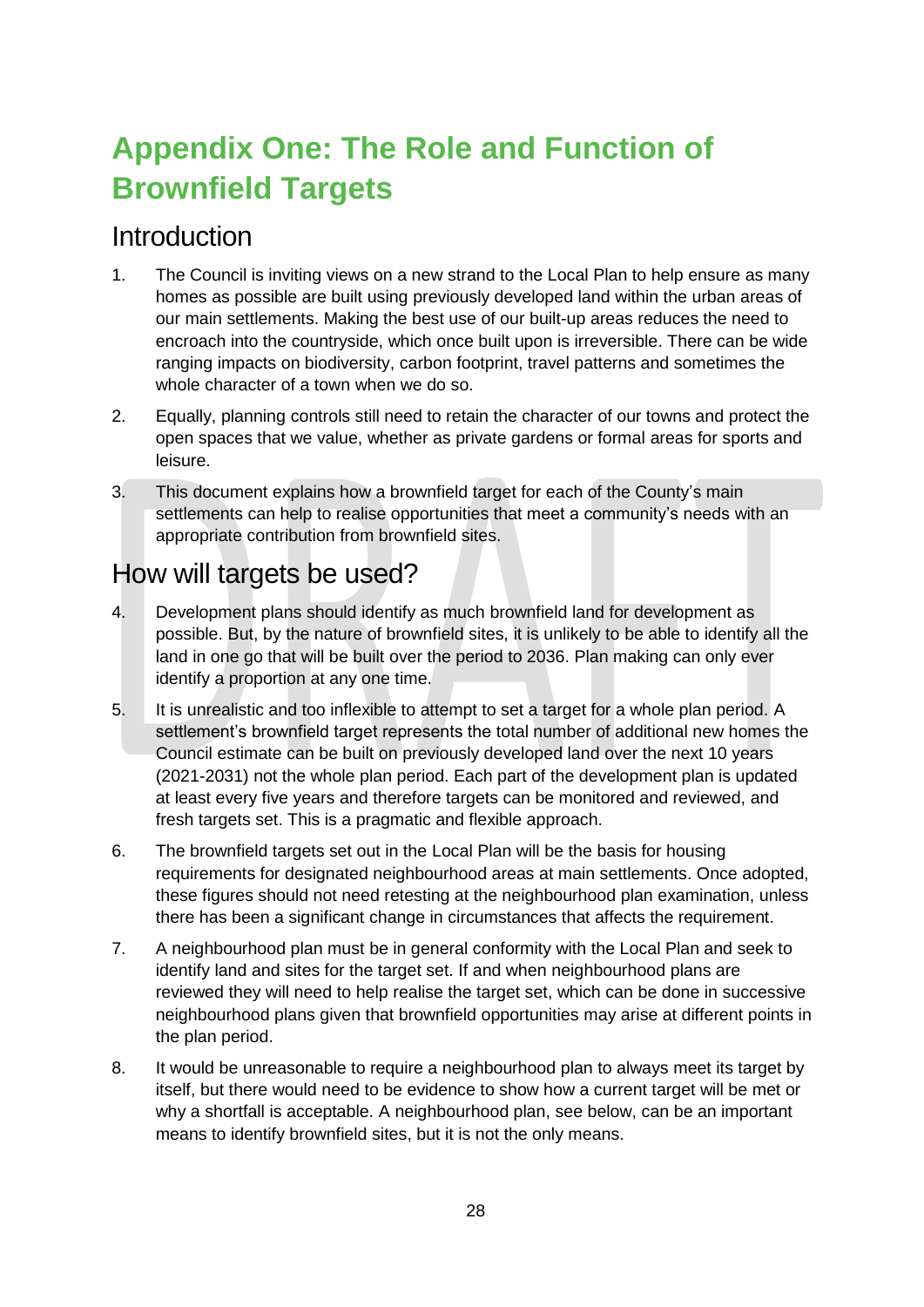- 9. It is, as has been said, by the nature of brownfield land opportunities, uncertain whether a target can be achieved; or indeed whether circumstances at a settlement have fundamentally changed. Future reviews of the Local Plan will enable a reconsideration of each target as understanding and context change. Review will therefore take account of the evidence from neighbourhood planning.
- 10. A target provides a benchmark to gauge performance and to monitor progress. As plans are updated, brownfield development opportunities will be added to housing land supply. Plan allocation<sup>14</sup> and planning permission for brownfield sites can give certainty to land supply. The pool of such sites can be counted on to meet requirements set for a supply of deliverable land for housing.
- 11. As progress is made identifying brownfield opportunities the need for additional greenfield land to be released in future will be moderated. A large pool of brownfield sites will reduce requirements for new greenfield land to be identified when the Local Plan is reviewed. On larger sites already allocated in a plan, it might also be appropriate to consider the timing of phases that are later in the plan period.
- 12. Poor progress toward meeting a brownfield target or better than expected progress will influence how a settlement is expected to accommodate development in the future. A review might also identify what barriers there are to development and what measures might help to overcome them.
- 13. Some neighbourhood plans are being prepared or reviewed in parallel to the Local Plan Review. They can identify brownfield sites that will be included in developable land supply. A corresponding amount of land can then be removed from that remaining to be planned for and the Local Plan can reduce the amount of greenfield land it needs to allocate for new homes.

# How have targets been calculated?

- 14. Brownfield targets have been calculated from the Council's 'windfall' allowance. The 'windfall' allowance is calculated from a long-term (2009-2019) assessment of brownfield permissions which are not allocated in the development plan, and the rate at which such sites have been delivered within Wiltshire.
- 15. As indicated earlier it should be recognised that the contribution made by small 'windfall' sites tends to remain consistent over the years, however opportunities arising from larger sites can be much harder to predict. As the 'windfall' allowance is currently assessed on a Housing Market Area-basis (and subsequently summed up to a countywide figure), it is reasonable to expect that opportunities arising on larger sites will occur periodically across a wider geography. However, caution should be exercised when attempting to predict future delivery from larger sites on a smaller geographic scale. Opportunities and delivery of larger brownfield sites are less likely to recur frequently at a particular settlement. As might be expected the size of a settlement can affect the number of potential brownfield opportunities that may come forward. The assessment of non-allocated brownfield permissions used in the 'windfall' allowance shows that Principal Settlements typically produce more larger site opportunities than those at Market Towns. This has been factored into the calculation by limiting

<sup>14</sup> In both Local and Neighbourhood Plans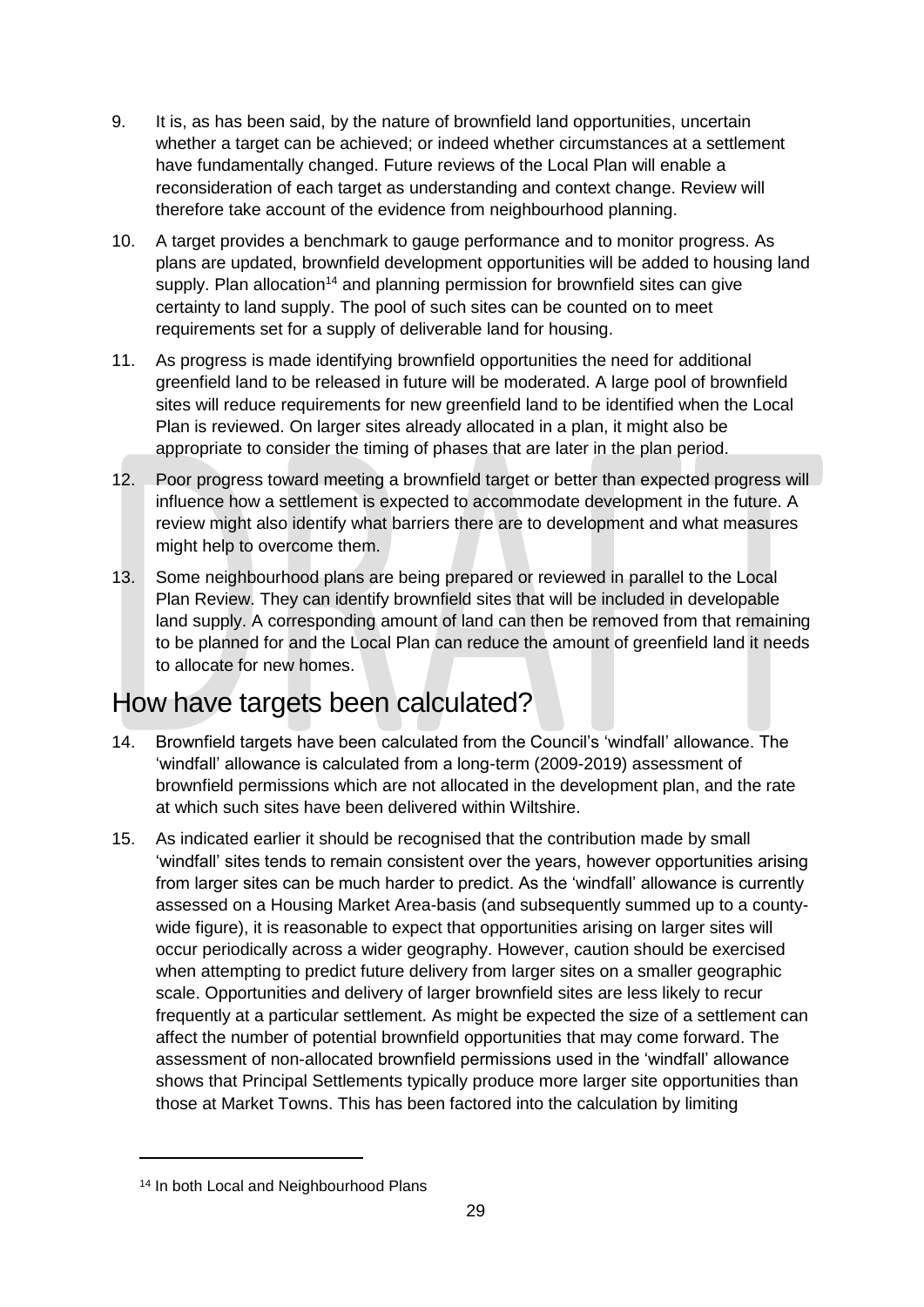permissions to sites within a certain range of units depending on the settlement's status in the Settlement Hierarchy.

16. The calculation has taken the average annual number of units granted permission from 2009-2019 on sites of up to 100 units for Principal Settlements, and up to 50 units for Market Towns. It is considered this period represents a realistic estimate of future brownfield opportunities, as it covers the relatively low number of permissions granted during the recessionary period following the economic crisis in the late 2000's and early 2010's, with the recovery up to the end of the latter decade. A delivery rate (assessing permissions granted from 2008-2014 district-wide) has then been applied which takes into account non-implementation of permissions. The output provides the anticipated average annual number of completions for each settlement which determines the brownfield target.

| <b>Settlement and</b>                  | Average annual                       | <b>Brownfield</b>                                            | <b>Existing</b>                               |  |
|----------------------------------------|--------------------------------------|--------------------------------------------------------------|-----------------------------------------------|--|
| <b>Housing Market</b><br>Area (HMA)    | permissions 2009-<br>2019(dwellings) | <b>Housing</b><br><b>Target 2021-</b><br>2031<br>(dwellings) | developable<br>permissions<br>$(2021 - 2031)$ |  |
| <b>Swindon HMA</b>                     |                                      |                                                              |                                               |  |
| Marlborough                            | 21.9                                 | 160                                                          | $\overline{7}$                                |  |
| <b>Royal Wootton</b><br><b>Bassett</b> | 9.3                                  | 70                                                           | 13                                            |  |
| Chippenham<br><b>HMA</b>               |                                      |                                                              |                                               |  |
| Calne                                  | 7.9                                  | 60                                                           | 3                                             |  |
| Chippenham                             | 34.2                                 | 240                                                          | 159                                           |  |
| Corsham                                | 22.1                                 | 160                                                          | 24                                            |  |
| <b>Devizes</b>                         | 20.9                                 | 150                                                          | 43                                            |  |
| Malmesbury                             | 9.1                                  | 70                                                           | $\overline{3}$                                |  |
| Melksham                               | 18.6                                 | 130                                                          | 23                                            |  |
| <b>Salisbury HMA</b>                   |                                      |                                                              |                                               |  |
| Amesbury                               | 15.2                                 | 110                                                          | 14                                            |  |
| Salisbury                              | 57.1                                 | 410                                                          | 32                                            |  |
| <b>Tidworth and</b><br>Ludgershall     | 5.7                                  | 40                                                           | 29                                            |  |
| <b>Trowbridge HMA</b>                  |                                      |                                                              |                                               |  |
| Bradford - on -<br>Avon                | 9.4                                  | 70                                                           | 3                                             |  |

17. The table below shows the individual calculations for each main settlement.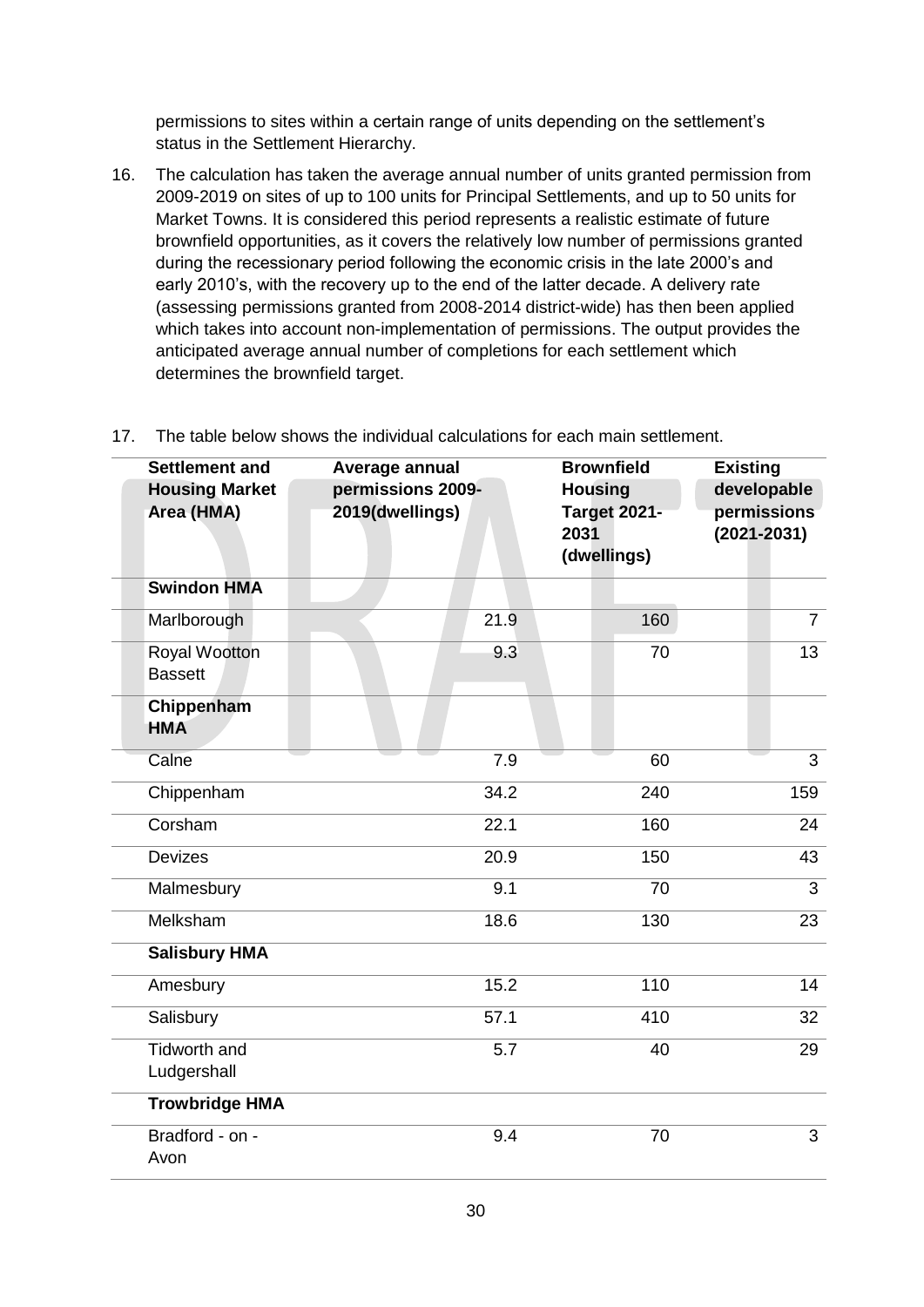| Trowbridge | 51.4 | 370 | 49 |
|------------|------|-----|----|
| Warminster | 18   | 130 |    |
| Westbury   | 12.6 | 90  |    |

## Who will identify brownfield sites for development?

- 18. The register of brownfield land is a starting point, as is the Council's Strategic Housing and Employment Land Availability Assessment (SHELAA) evidence.
- 19. By engaging closely with their communities and by contacts with landowners and developers, neighbourhood planning is well placed to identify many opportunities and allocate them in their plans.
- 20. Neighbourhood plans are also a means to ensure that important open spaces and the essential character of neighbourhoods can be protected where this is appropriate.
- 21. Often as a landowner or as a means to lever funding support, the Council is also able to bring forward some of the more difficult, higher profile and complex sites. These too can be identified in neighbourhood plans or the Local Plan. They may also be identified in development briefs or master plans.
- 22. Other large landowners, public or private, may also instigate redevelopment of their land. A development brief involving consultation and input from the local community can often be the best means to formulate the most appropriate designs. Such a process can ensure a successful planning application that aligns with the community's needs and expectations.

## How will targets be reviewed?

- 23. Brownfield targets will be reviewed each time the Local Plan is reviewed. They will be reviewed individually for each main settlement, using local evidence, such as the recent track record of housing completions. Other evidence may include more qualitative assessment of the form of recent development and future scope.
- 24. In the years preceding the turn of the century and into the first decade, several settlements saw large businesses close and their land redeveloped to include a significant amount of new homes. There were perhaps a finite number of such opportunities. The position going forward might be quite different and this aspect will be kept under review and findings inform what a target should be in the future.
- 25. Market demand will also vary over time and from place to place. This will influence the size of dwellings, their form and therefore the amount of new homes land might deliver. The number of past and future completions is just a part of the story.

## How is the use of greenfield sites managed?

- 26. The proportion of land needing to be planned for on greenfield sites should decline as more brownfield land is built on, granted planning permission or allocated in plans. This is the central means by which the use of greenfield sites can be managed. It is a long-term approach that operates by future reviews of plans in the years to come.
- 27. Given the need to fund significant infrastructure and to have that investment repaid by the sale of new homes, rarely will it be possible to manage land release on a more